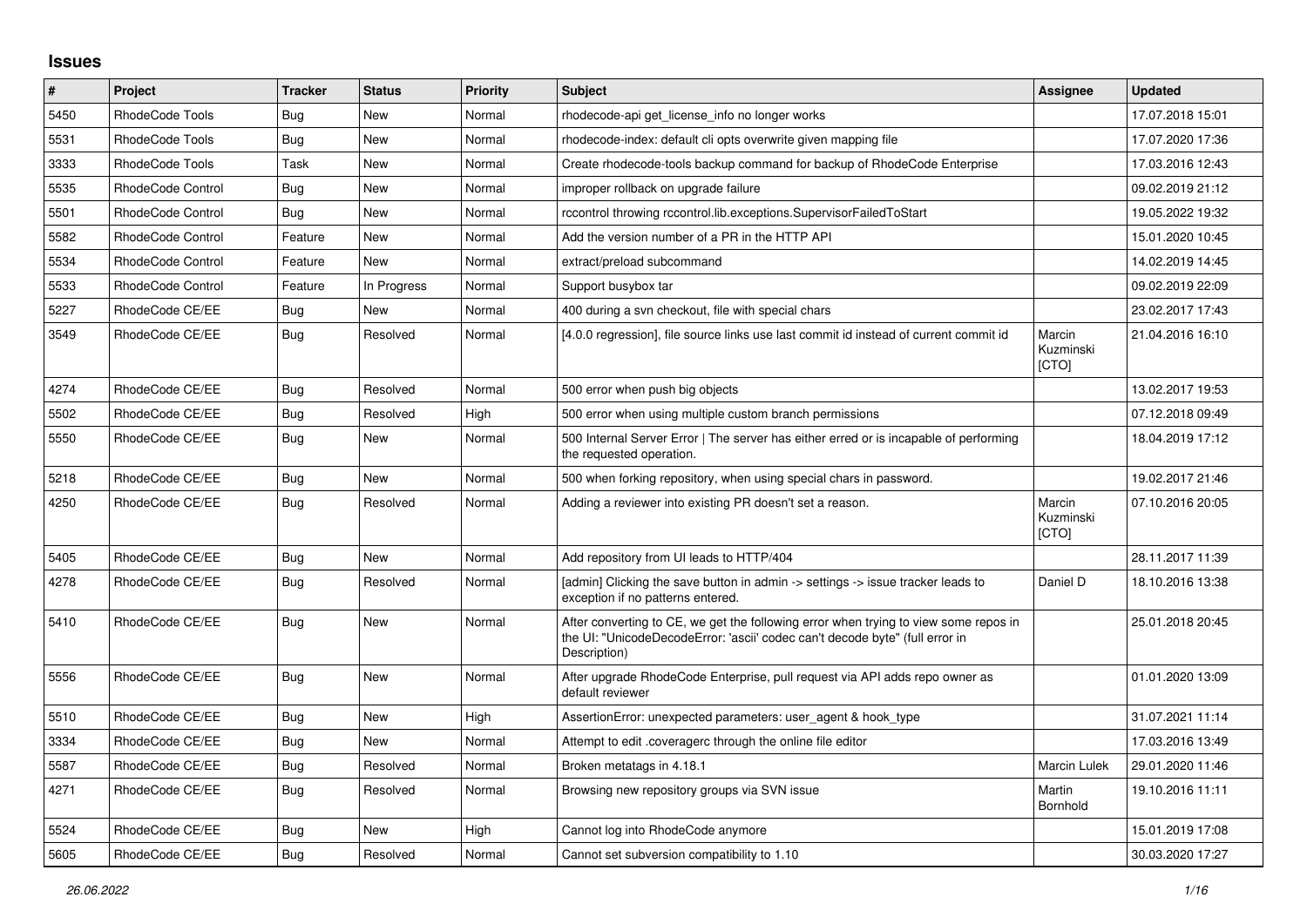| $\vert$ # | Project         | <b>Tracker</b> | <b>Status</b> | <b>Priority</b> | Subject                                                                                      | Assignee                     | <b>Updated</b>                   |
|-----------|-----------------|----------------|---------------|-----------------|----------------------------------------------------------------------------------------------|------------------------------|----------------------------------|
| 4040      | RhodeCode CE/EE | Bug            | New           | Low             | [ce, ee] logout when logged out causes 403 Cross-site request forgery detected               |                              | 23.06.2016 13:40                 |
| 4173      | RhodeCode CE/EE | Bug            | Resolved      | Urgent          | [ce, ee] mysql recycle pool timeout not working                                              | Daniel D                     | 16.08.2016 22:02                 |
| 4091      | RhodeCode CE/EE | Bug            | Resolved      | Normal          | [ce, ee] Redmine integration blocks for 30 seconds if redmine server not available           | Daniel D                     | 15.07.2016 12:26                 |
| 4092      | RhodeCode CE/EE | <b>Bug</b>     | Feedback      | Normal          | [ce, ee] Redmine/JIRA integrations - smart commits                                           | Daniel D                     | 21.07.2016 12:59                 |
| 4110      | RhodeCode CE/EE | Bug            | In Progress   | Normal          | [ce, ee] repos can be named _admin, _static                                                  | Daniel D                     | 20.07.2016 19:51                 |
| 4121      | RhodeCode CE/EE | Bug            | Resolved      | Normal          | [ce, ee] server announcement has extra margin                                                |                              | Lisa Quatmann   26.09.2016 14:00 |
| 4208      | RhodeCode CE/EE | Bug            | New           | Normal          | [ce, ee] test errors get hidden by error page                                                | Daniel D                     | 14.09.2016 12:00                 |
| 3950      | RhodeCode CE/EE | Bug            | Resolved      | Normal          | [ce, ee] trying to merge pr against a deleted branch/bookmark breaks the pr page             | Martin<br>Bornhold           | 27.10.2016 16:12                 |
| 4154      | RhodeCode CE/EE | Bug            | <b>New</b>    | Low             | [ce, ee] user register via github captcha                                                    |                              | 05.08.2016 22:51                 |
| 4256      | RhodeCode CE/EE | <b>Bug</b>     | <b>New</b>    | Normal          | [ce, ee, ux] Source code highlight colors conflict with red/green inserted/deleted<br>blocks | Daniel D                     | 03.10.2016 05:00                 |
| 3963      | RhodeCode CE/EE | Bug            | <b>New</b>    | Normal          | [ce] Getting a newly added repo via remap/rescan via api gives no data                       |                              | 27.05.2016 05:02                 |
| 4166      | RhodeCode CE/EE | Bug            | Resolved      | Urgent          | [ce] Rhodecode crashing after MySQL error                                                    |                              | 23.08.2016 23:35                 |
| 3956      | RhodeCode CE/EE | Bug            | New           | Normal          | [ce] - svn commit with all 'None' properties (author, message, etc.)                         |                              | 23.05.2016 17:22                 |
| 3971      | RhodeCode CE/EE | Bug            | Resolved      | Normal          | [ce, vcs] Merge requests/Pull requests failing due to rebase problem                         | Johannes<br>Bornhold         | 19.07.2016 15:54                 |
| 5490      | RhodeCode CE/EE | Bug            | Resolved      | Normal          | Changes to repo group permissions via API are not audit logged                               |                              | 28.02.2019 13:52                 |
| 5461      | RhodeCode CE/EE | Bug            | Resolved      | Normal          | Changes to user group permissions via API are not audit logged                               |                              | 30.08.2018 09:47                 |
| 5482      | RhodeCode CE/EE | <b>Bug</b>     | Resolved      | Normal          | Changing a repo's 'Remote pull uri' in its Settings fails with 'No repo type specified'      |                              | 31.10.2018 08:37                 |
| 5560      | RhodeCode CE/EE | <b>Bug</b>     | Resolved      | High            | Check all permission API function to flush caches for auth_perms                             |                              | 08.06.2021 23:56                 |
| 1404      | RhodeCode CE/EE | Bug            | Resolved      | Normal          | clone of really huge git repo (4gb) causes pyro to explode                                   |                              | 07.02.2017 14:52                 |
| 5654      | RhodeCode CE/EE | Bug            | New           | Normal          | Comment formatting broken when containing @ in a code block                                  |                              | 24.02.2021 12:10                 |
| 5371      | RhodeCode CE/EE | Bug            | <b>New</b>    | Normal          | Comment times in Pull Requests are off by 1 day                                              |                              | 10.04.2018 15:11                 |
| 5558      | RhodeCode CE/EE | <b>Bug</b>     | Resolved      | Low             | Commit compare window covers text                                                            |                              | 08.07.2019 18:12                 |
| 5557      | RhodeCode CE/EE | Bug            | Resolved      | Normal          | Consider removing slashes from the RSS feed names                                            |                              | 31.10.2019 19:54                 |
| 5612      | RhodeCode CE/EE | Bug            | New           | Low             | CPU cores getting maxed out by VCSServer on Repository Size request                          |                              | 03.10.2021 23:25                 |
| 5462      | RhodeCode CE/EE | Bug            | New           | Normal          | create repo api fails with celery enabled                                                    |                              | 10.07.2018 17:49                 |
| 5623      | RhodeCode CE/EE | <b>Bug</b>     | Resolved      | Normal          | Credentials for remote repository URL leaking in Repository Header                           |                              | 22.07.2020 00:47                 |
| 5594      | RhodeCode CE/EE | Bug            | Resolved      | Normal          | Credentials in Repository Settings for Pull requests are exposed                             |                              | 28.05.2020 20:25                 |
| 5679      | RhodeCode CE/EE | Bug            | New           | Normal          | Data directory continues to grow until it fills disk partition                               |                              | 25.04.2022 11:42                 |
| 4155      | RhodeCode CE/EE | Bug            | Resolved      | Low             | Date of Last Change is not displayed correctly                                               | Marcin<br>Kuzminski<br>[CTO] | 21.01.2020 02:20                 |
| 5629      | RhodeCode CE/EE | <b>Bug</b>     | New           | Normal          | Diff truncated on small files                                                                |                              | 21.07.2020 08:58                 |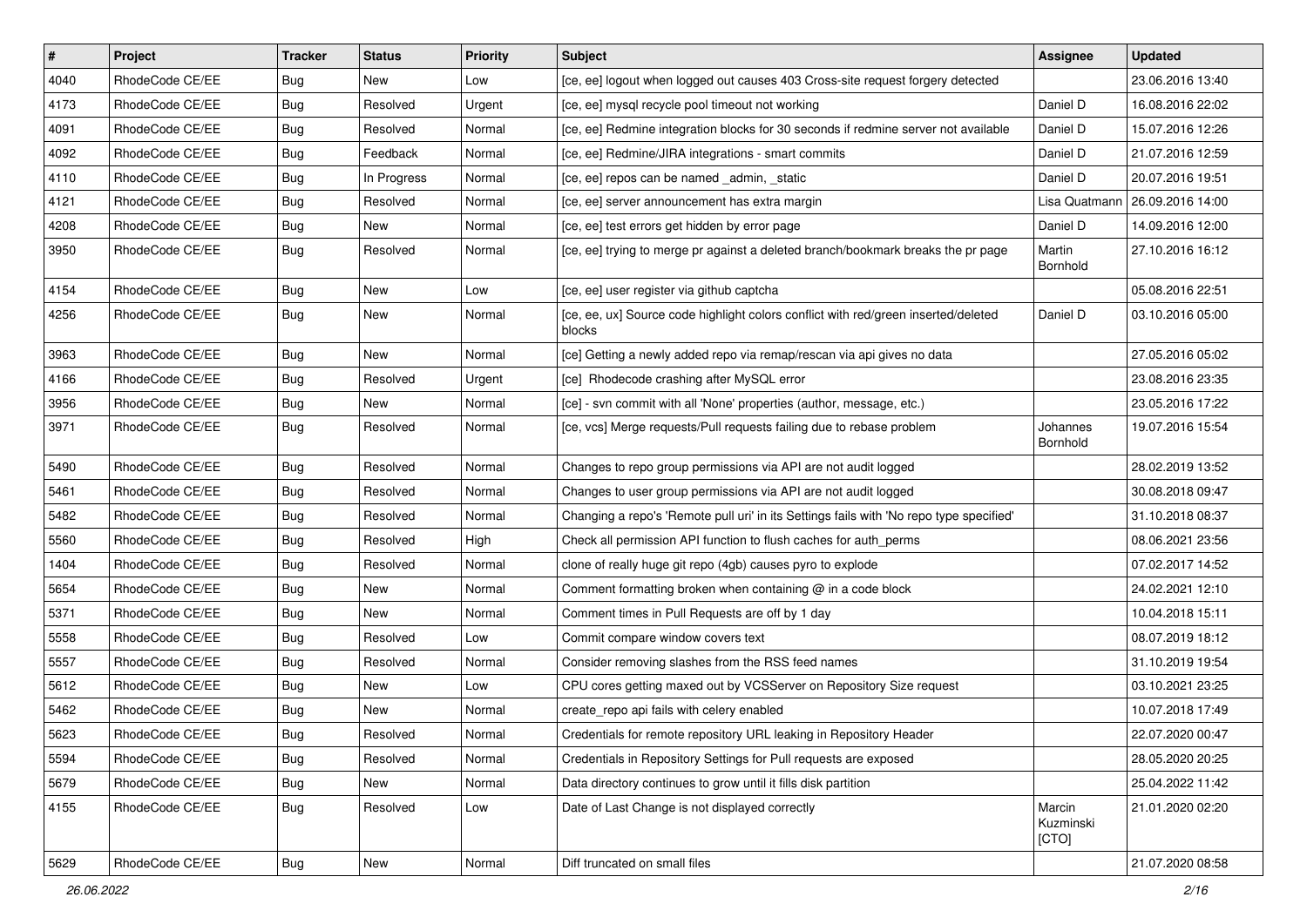| #    | Project         | Tracker    | <b>Status</b> | <b>Priority</b> | <b>Subject</b>                                                                                                     | <b>Assignee</b>              | <b>Updated</b>                   |
|------|-----------------|------------|---------------|-----------------|--------------------------------------------------------------------------------------------------------------------|------------------------------|----------------------------------|
| 4675 | RhodeCode CE/EE | Bug        | Resolved      | Normal          | Disk free inodes are displayed incorrectly                                                                         |                              | 13.12.2016 22:41                 |
| 4224 | RhodeCode CE/EE | Bug        | Resolved      | Normal          | [docs] update docs re: removing old instances when switching editions                                              |                              | Lisa Quatmann   11.10.2016 15:36 |
| 3382 | RhodeCode CE/EE | <b>Bug</b> | New           | Normal          | download superrepo with subrepos                                                                                   |                              | 25.03.2016 01:30                 |
| 3351 | RhodeCode CE/EE | <b>Bug</b> | <b>New</b>    | Normal          | Duplicate IP whitelist entry shows error flash                                                                     |                              | 21.03.2016 15:54                 |
| 4296 | RhodeCode CE/EE | Bug        | Resolved      | Normal          | [ee] Can not create pull requests with reviewers.                                                                  | Daniel D                     | 07.11.2016 21:17                 |
| 4268 | RhodeCode CE/EE | Bug        | Resolved      | High            | [ee] default reviewers from changed lines is returning wrong values                                                | Daniel D                     | 06.10.2016 14:35                 |
| 4116 | RhodeCode CE/EE | Bug        | New           | High            | [ee] Starting EE or running paster commands like setup-rhodecode does not work<br>without setting LC_ALL properly. |                              | 18.08.2016 21:03                 |
| 5381 | RhodeCode CE/EE | <b>Bug</b> | Resolved      | Normal          | Email integration changeset links invalid                                                                          |                              | 06.09.2017 12:29                 |
| 5530 | RhodeCode CE/EE | <b>Bug</b> | Resolved      | Normal          | Email integration has incorrect url                                                                                |                              | 09.02.2019 10:33                 |
| 5304 | RhodeCode CE/EE | <b>Bug</b> | Resolved      | Normal          | Email template not correct                                                                                         |                              | 31.10.2018 08:36                 |
| 5528 | RhodeCode CE/EE | Bug        | Resolved      | High            | Empty Unicode file causes the PR to return HTTP 500                                                                |                              | 28.02.2019 13:52                 |
| 4036 | RhodeCode CE/EE | Bug        | Resolved      | Normal          | encrypted clone uri can throw unicodeerror after key change                                                        | Marcin<br>Kuzminski<br>[CTO] | 27.06.2016 19:38                 |
| 4266 | RhodeCode CE/EE | Bug        | Resolved      | Normal          | Error 500 on integrations page after setting up Webhook                                                            |                              | 17.10.2016 15:35                 |
| 5567 | RhodeCode CE/EE | Bug        | Resolved      | High            | Error after PR was updated                                                                                         |                              | 20.01.2020 10:04                 |
| 4206 | RhodeCode CE/EE | <b>Bug</b> | Resolved      | High            | Error creating SVN groups                                                                                          |                              | 15.09.2016 13:24                 |
| 5656 | RhodeCode CE/EE | Bug        | Resolved      | Normal          | Error for branch permission page                                                                                   |                              | 30.04.2021 08:53                 |
| 5657 | RhodeCode CE/EE | Bug        | New           | Normal          | Error in maintenance page                                                                                          |                              | 30.03.2021 15:09                 |
| 5376 | RhodeCode CE/EE | Bug        | Resolved      | Normal          | error: pretxnchangegroup.acl hook failed: acl: user "" denied on branch "default"                                  |                              | 16.08.2017 19:45                 |
| 5444 | RhodeCode CE/EE | Bug        | Resolved      | Normal          | Error while creating a pull request on a Mercurial repository                                                      |                              | 17.04.2018 22:29                 |
| 5553 | RhodeCode CE/EE | Bug        | New           | Normal          | Exceptions Tracker - Exception ID: 140095575901360 after upgrade to the lastes<br>version                          | Thierry<br>Wynsdau           | 10.07.2019 10:33                 |
| 4035 | RhodeCode CE/EE | Bug        | In Progress   | Normal          | failed to create whoosh index                                                                                      | Marcin<br>Kuzminski<br>[CTO] | 06.07.2016 00:04                 |
| 5610 | RhodeCode CE/EE | Bug        | Resolved      | Normal          | Files navigation looses the at= <name> marker</name>                                                               | Daniel D                     | 03.10.2021 23:23                 |
| 4109 | RhodeCode CE/EE | <b>Bug</b> | New           | Normal          | [files] The "switch to commit" widget is broken after using browser back button                                    |                              | 17.04.2018 21:50                 |
| 5575 | RhodeCode CE/EE | i Bug      | Resolved      | Low             | Filtering username containing '-' does not work in Admin audit log panel                                           |                              | 20.01.2020 10:04                 |
| 4184 | RhodeCode CE/EE | Bug        | Resolved      | High            | fix content INT overflow bug                                                                                       | Marcin<br>Kuzminski<br>[CTO] | 23.08.2016 10:31                 |
| 5213 | RhodeCode CE/EE | Bug        | Resolved      | Normal          | Fixing Apache Proxy timeout issues                                                                                 |                              | 14.02.2017 09:44                 |
| 4254 | RhodeCode CE/EE | <b>Bug</b> | Resolved      | Normal          | [frontend] 500 Internal Server Error with i18n-ed pages                                                            | Lisa Quatmann                | 30.09.2016 14:38                 |
| 3488 | RhodeCode CE/EE | <b>Bug</b> | Resolved      | Normal          | [frontend, styling] update icon font                                                                               |                              | Lisa Quatmann   04.10.2016 13:27 |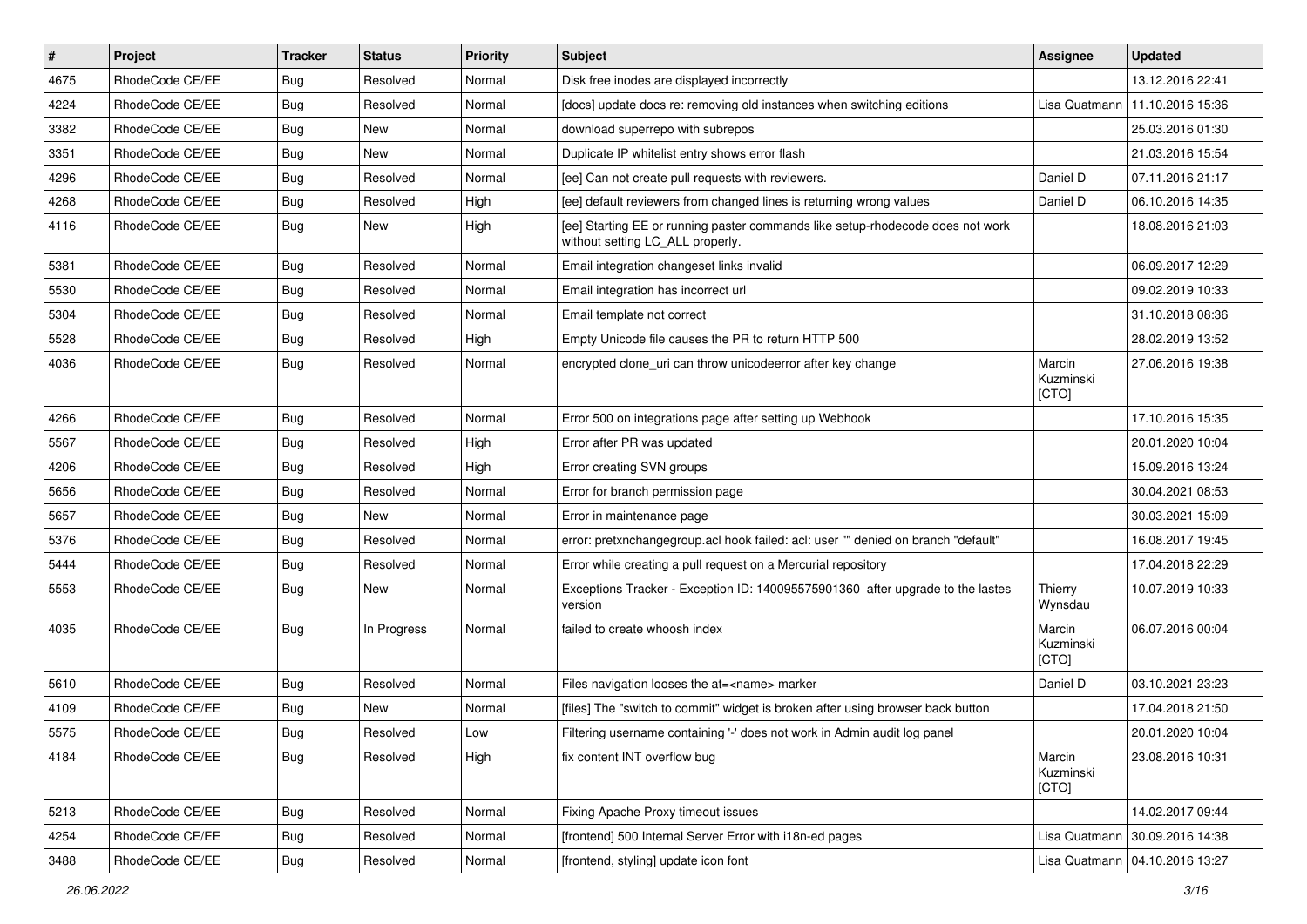| $\pmb{\#}$ | Project         | <b>Tracker</b> | <b>Status</b> | <b>Priority</b> | <b>Subject</b>                                                                                | Assignee                     | <b>Updated</b>   |
|------------|-----------------|----------------|---------------|-----------------|-----------------------------------------------------------------------------------------------|------------------------------|------------------|
| 4277       | RhodeCode CE/EE | <b>Bug</b>     | Resolved      | Normal          | [frontend] System info page does not work correctly in safari.                                | Martin<br>Bornhold           | 04.11.2016 12:08 |
| 5662       | RhodeCode CE/EE | Bug            | New           | Normal          | Full text search not working due to crash in whoosh                                           |                              | 07.06.2022 08:31 |
| 5513       | RhodeCode CE/EE | Bug            | Resolved      | High            | Gist: GitHub flavoured markdown gist creation fails                                           |                              | 07.07.2019 22:21 |
| 4273       | RhodeCode CE/EE | Bug            | Resolved      | Urgent          | GIT executable not seen by vcsserver                                                          | Martin<br>Bornhold           | 13.10.2016 15:45 |
| 5257       | RhodeCode CE/EE | <b>Bug</b>     | New           | Normal          | Git repository with big binary file provokes error and strange behavior/memory leak<br>of RH. | Marcin<br>Kuzminski<br>[CTO] | 23.03.2017 22:02 |
| 4223       | RhodeCode CE/EE | <b>Bug</b>     | Resolved      | High            | [git, tags] annotated tags not appearing in UI                                                | Daniel D                     | 12.09.2016 06:12 |
| 5489       | RhodeCode CE/EE | Bug            | Resolved      | High            | grant_user_permission_to_repo_group API call fails to set permissions on child<br>repos       |                              | 11.07.2018 09:57 |
| 5576       | RhodeCode CE/EE | Bug            | Resolved      | High            | Hosting many repositories                                                                     | Craig Fairhurst              | 12.02.2020 12:55 |
| 5500       | RhodeCode CE/EE | <b>Bug</b>     | New           | Normal          | How to enable/set "RC_SKIP_HOOKS" to disable svn hooks?                                       |                              | 02.10.2018 07:45 |
| 5680       | RhodeCode CE/EE | <b>Bug</b>     | New           | High            | Inconsistent timezone display                                                                 |                              | 20.04.2022 14:15 |
| 5630       | RhodeCode CE/EE | Bug            | New           | Normal          | Inline comments do not follow the line of code                                                |                              | 21.07.2020 11:25 |
| 5406       | RhodeCode CE/EE | <b>Bug</b>     | New           | Normal          | <b>Installer Fails</b>                                                                        |                              | 01.12.2017 11:52 |
| 4285       | RhodeCode CE/EE | <b>Bug</b>     | <b>New</b>    | Normal          | Intermittent error while trying to create or fork a repository                                |                              | 17.10.2016 22:42 |
| 5457       | RhodeCode CE/EE | Bug            | Resolved      | Normal          | Internal server error on full-text search settings page with Elasticsearch                    |                              | 16.04.2018 09:08 |
| 5538       | RhodeCode CE/EE | Bug            | New           | Normal          | internal server error (UnicodeDecodeError) during rhodecode-index request                     |                              | 20.02.2019 14:43 |
| 4199       | RhodeCode CE/EE | Bug            | Resolved      | High            | investigate: ongoing SSL problems when switching to 4.X from 3.X                              | Johannes<br>Bornhold         | 15.09.2016 13:14 |
| 5399       | RhodeCode CE/EE | <b>Bug</b>     | In Progress   | High            | Issues with Git LFS integration                                                               |                              | 07.07.2019 22:21 |
| 4306       | RhodeCode CE/EE | Bug            | Resolved      | Normal          | Issue to push file with character # on a SVN                                                  |                              | 03.04.2017 16:44 |
| 5379       | RhodeCode CE/EE | <b>Bug</b>     | Resolved      | Normal          | Journal RSS feed errors                                                                       |                              | 01.09.2017 16:40 |
| 5579       | RhodeCode CE/EE | Bug            | Resolved      | Normal          | JS bug when a commit message can be parsed as a number                                        | Daniel D                     | 20.01.2020 10:04 |
| 3372       | RhodeCode CE/EE | Bug            | In Progress   | High            | [Idap, groups] Customer gets an empty list of groups                                          | Mikhail<br>Chernykh          | 08.06.2016 11:32 |
| 5621       | RhodeCode CE/EE | Bug            | Resolved      | Urgent          | LDAP + User Groups authentication plugin not working after upgrade to 4.19.x                  |                              | 15.06.2020 17:56 |
| 5297       | RhodeCode CE/EE | Bug            | Resolved      | Normal          | Locale fails on a SuSE system                                                                 |                              | 31.10.2018 08:36 |
| 5434       | RhodeCode CE/EE | <b>Bug</b>     | Resolved      | Immediate       | Locale problem                                                                                |                              | 01.10.2021 09:51 |
| 5555       | RhodeCode CE/EE | Bug            | Resolved      | Normal          | Making Repository Public does not update the Default User Permissions                         |                              | 28.05.2020 20:26 |
| 5507       | RhodeCode CE/EE | <b>Bug</b>     | Resolved      | Normal          | Markdown rendering needs improvement                                                          |                              | 15.08.2019 15:40 |
| 5669       | RhodeCode CE/EE | Bug            | Resolved      | Normal          | Mercurial commit messages doesn't show cyrillic symbols                                       |                              | 01.10.2021 10:39 |
| 5545       | RhodeCode CE/EE | Bug            | New           | Normal          | Merge commit to contain the username/reponame of the origin                                   |                              | 28.02.2019 13:46 |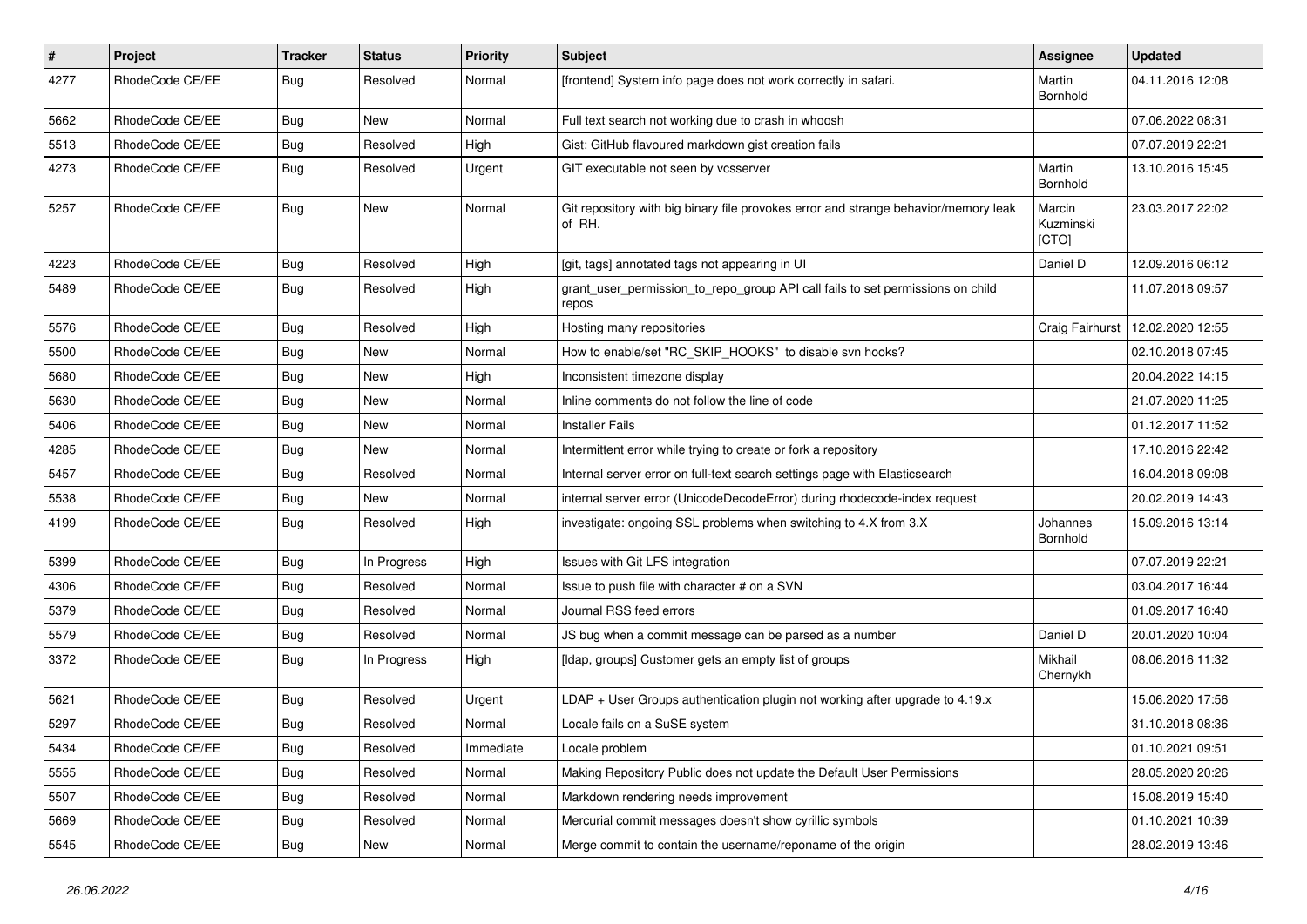| $\vert$ # | Project         | <b>Tracker</b> | <b>Status</b> | <b>Priority</b> | <b>Subject</b>                                                                                                                       | <b>Assignee</b>              | <b>Updated</b>   |
|-----------|-----------------|----------------|---------------|-----------------|--------------------------------------------------------------------------------------------------------------------------------------|------------------------------|------------------|
| 5632      | RhodeCode CE/EE | Bug            | New           | Normal          | Missing Parent Folder for Personal Repo lacks proper handling                                                                        |                              | 03.08.2020 07:56 |
| 5633      | RhodeCode CE/EE | Bug            | Resolved      | Normal          | Moderately large pull requests fail because inefficient use of reviewer_data_json<br>column in pull_requests table                   |                              | 12.10.2020 23:13 |
| 5655      | RhodeCode CE/EE | Bug            | Resolved      | Normal          | New public gist's id is always auto generated                                                                                        |                              | 01.07.2021 12:06 |
| 2264      | RhodeCode CE/EE | Bug            | Resolved      | Normal          | New user password change doesn't actually require a password change.                                                                 |                              | 12.08.2016 16:01 |
| 5164      | RhodeCode CE/EE | Bug            | Resolved      | Normal          | non-web calls are leaking session objects                                                                                            |                              | 13.01.2017 01:30 |
| 5505      | RhodeCode CE/EE | Bug            | Resolved      | Normal          | Notification emails from RhodeCode is garbled in Outlook 2016 web client                                                             |                              | 07.12.2018 09:49 |
| 3483      | RhodeCode CE/EE | Bug            | New           | Normal          | oauth: disable 3rd party registration if RhodeCode registration is disabled                                                          | Marcin<br>Kuzminski<br>[CTO] | 13.04.2016 12:13 |
| 3923      | RhodeCode CE/EE | Bug            | New           | Normal          | odd exception on running internal-code                                                                                               |                              | 09.08.2016 10:54 |
| 3615      | RhodeCode CE/EE | <b>Bug</b>     | New           | Low             | (OperationalError) too many SQL variables on admin journal page                                                                      |                              | 06.05.2016 11:45 |
| 5337      | RhodeCode CE/EE | Bug            | Resolved      | Normal          | Possible memory leak after few Git Pull Requests                                                                                     |                              | 08.08.2017 13:08 |
| 3250      | RhodeCode CE/EE | Bug            | New           | Normal          | Posting a comment message is very slow !                                                                                             |                              | 17.03.2016 12:57 |
| 5515      | RhodeCode CE/EE | <b>Bug</b>     | Resolved      | Normal          | PR default reviewer is incorrect                                                                                                     |                              | 28.02.2019 13:52 |
| 5561      | RhodeCode CE/EE | Bug            | Resolved      | Normal          | PR diff doesn't update when target changes                                                                                           |                              | 21.05.2020 11:53 |
| 5644      | RhodeCode CE/EE | Bug            | New           | Normal          | PR inks to comments not working if files are collapsed                                                                               |                              | 02.12.2020 10:42 |
| 5517      | RhodeCode CE/EE | Bug            | Resolved      | Urgent          | Problem with upgrading to Community-4.15                                                                                             |                              | 11.12.2018 06:32 |
| 5521      | RhodeCode CE/EE | Bug            | Resolved      | Normal          | Proxing SVN http requests does not work when using prefix for rhodecode.                                                             |                              | 28.02.2019 13:52 |
| 5590      | RhodeCode CE/EE | Bug            | New           | Normal          | Pull Request creation takes 2 minutes                                                                                                |                              | 28.05.2020 20:48 |
| 5596      | RhodeCode CE/EE | Bug            | Resolved      | Normal          | Pull Request duplicated after description edit                                                                                       |                              | 14.04.2020 13:28 |
| 5651      | RhodeCode CE/EE | Bug            | Resolved      | Normal          | Pull requests can get stuck if the diff is too large (it was created by mistake but we<br>can't open it to delete it)                |                              | 30.04.2021 08:53 |
| 5652      | RhodeCode CE/EE | Bug            | Resolved      | Normal          | Pull Requests: when title and descriptions contains character [] {} and () index out of<br>bound when attempting to comment/approve. |                              | 30.04.2021 08:53 |
| 5634      | RhodeCode CE/EE | Bug            | Resolved      | Normal          | Quick Search Toolbar bugs out if pull request contains unicode double quote<br>character "                                           |                              | 12.10.2020 23:13 |
| 5494      | RhodeCode CE/EE | Bug            | <b>New</b>    | Normal          | rccontrol's python package management causes slow VCS SSH                                                                            |                              | 02.04.2019 11:56 |
| 4279      | RhodeCode CE/EE | Bug            | Resolved      | Normal          | re-captcha validation is broken                                                                                                      | Martin<br>Bornhold           | 26.10.2016 22:27 |
| 5571      | RhodeCode CE/EE | <b>Bug</b>     | Resolved      | Normal          | redmine does not work with firefox any more                                                                                          |                              | 25.10.2019 12:38 |
| 5620      | RhodeCode CE/EE | Bug            | Resolved      | Normal          | Regression of mail rendering in Thunderbird                                                                                          |                              | 15.06.2020 16:45 |
| 5664      | RhodeCode CE/EE | <b>Bug</b>     | New           | Normal          | Regression: When assigning permissions, cannot see own group in auto-complete<br>without special conditions                          |                              | 29.07.2021 10:49 |
| 5636      | RhodeCode CE/EE | Bug            | Resolved      | High            | Remap and Rescan 500 Internal Server Error                                                                                           |                              | 30.04.2021 08:53 |
| 5570      | RhodeCode CE/EE | <b>Bug</b>     | New           | Normal          | Remap repositories always fail in RhodeCode community                                                                                |                              | 04.10.2019 14:50 |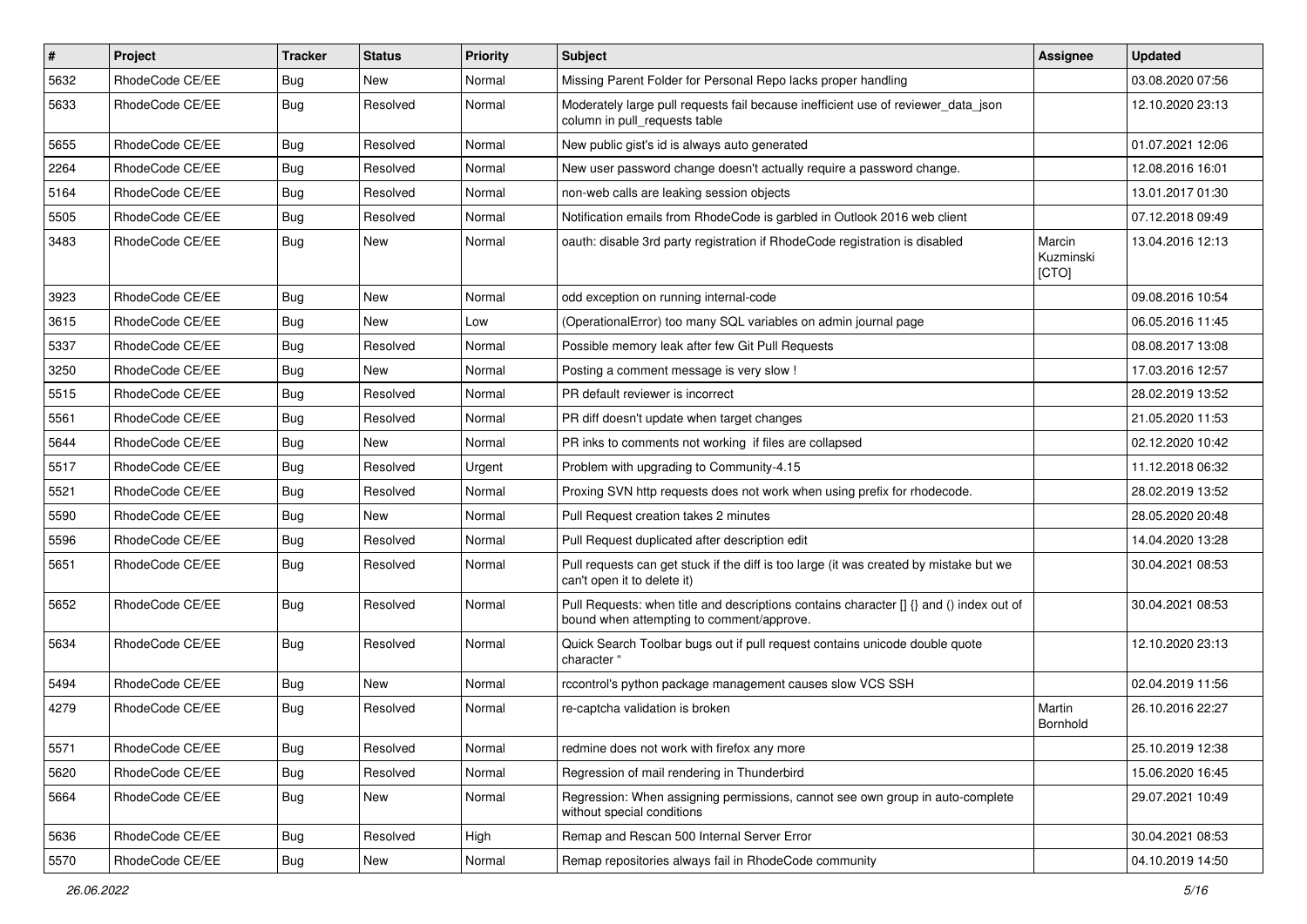| $\pmb{\#}$ | Project         | <b>Tracker</b> | <b>Status</b> | <b>Priority</b> | <b>Subject</b>                                                                          | Assignee                     | <b>Updated</b>   |
|------------|-----------------|----------------|---------------|-----------------|-----------------------------------------------------------------------------------------|------------------------------|------------------|
| 5509       | RhodeCode CE/EE | <b>Bug</b>     | New           | Normal          | Remove `limportant attributes` from UI elements                                         |                              | 07.12.2018 07:40 |
| 5380       | RhodeCode CE/EE | Bug            | Resolved      | Normal          | repo commits pageintion error                                                           |                              | 06.09.2017 19:16 |
| 5460       | RhodeCode CE/EE | Bug            | New           | Low             | Repo creation stuck when remote clone returns partial http code 500                     |                              | 06.07.2018 19:14 |
| 5670       | RhodeCode CE/EE | <b>Bug</b>     | New           | Normal          | Repo-level administrators can usurp owner of repoistory                                 |                              | 01.12.2021 16:18 |
| 5540       | RhodeCode CE/EE | <b>Bug</b>     | <b>New</b>    | Normal          | Rhode Code 4.15.2 VCS Caching(?) behaviour                                              |                              | 25.02.2019 17:01 |
| 5433       | RhodeCode CE/EE | Bug            | Resolved      | High            | RhodeCode Community 4.11 doesn't handle HG largefiles extension                         |                              | 01.02.2018 20:08 |
| 4178       | RhodeCode CE/EE | Bug            | Resolved      | Normal          | RhodeCode EE OVA VM wont run on a ESX 6.0 host                                          | Marcin<br>Kuzminski<br>[CTO] | 15.09.2016 13:25 |
| 5645       | RhodeCode CE/EE | <b>Bug</b>     | <b>New</b>    | High            | Rhodecode returns 400 Bad request on huge mercurial repos                               |                              | 18.12.2020 06:29 |
| 5604       | RhodeCode CE/EE | <b>Bug</b>     | Resolved      | High            | Search error on second result page                                                      | Daniel D                     | 30.03.2020 16:01 |
| 4304       | RhodeCode CE/EE | <b>Bug</b>     | Resolved      | High            | Search: Internal Server Error                                                           |                              | 26.11.2016 16:26 |
| 5619       | RhodeCode CE/EE | Bug            | Resolved      | Normal          | Setting Landing Commit to SVN Trunk results in Files tab hitting a 404                  |                              | 04.06.2020 23:51 |
| 5512       | RhodeCode CE/EE | <b>Bug</b>     | <b>New</b>    | Normal          | Show commit phase in summary view                                                       |                              | 09.11.2018 21:37 |
| 4233       | RhodeCode CE/EE | <b>Bug</b>     | Resolved      | High            | slack, git push problem                                                                 | Daniel D                     | 26.09.2016 11:56 |
| 4676       | RhodeCode CE/EE | <b>Bug</b>     | Resolved      | Normal          | Some admin passwords can make installation fail                                         |                              | 16.12.2016 16:16 |
| 5569       | RhodeCode CE/EE | <b>Bug</b>     | Resolved      | Normal          | SshWrapper error                                                                        |                              | 21.01.2020 02:02 |
| 3922       | RhodeCode CE/EE | <b>Bug</b>     | <b>New</b>    | Normal          | svn backend returns different diff to git/hg backends                                   |                              | 11.05.2016 14:29 |
| 5599       | RhodeCode CE/EE | Bug            | Resolved      | Normal          | SVN navigation to trunk fails                                                           | Daniel D                     | 04.04.2020 11:21 |
| 4089       | RhodeCode CE/EE | <b>Bug</b>     | Resolved      | Normal          | svn repository does not exist                                                           |                              | 12.06.2018 12:29 |
| 5606       | RhodeCode CE/EE | <b>Bug</b>     | Resolved      | High            | SVN + ssh subdirectory failure                                                          | Daniel D                     | 09.04.2020 03:29 |
| 5608       | RhodeCode CE/EE | <b>Bug</b>     | Resolved      | High            | svn+ssh user set incorrectly                                                            | Daniel D                     | 31.03.2020 18:21 |
| 3022       | RhodeCode CE/EE | <b>Bug</b>     | <b>New</b>    | Normal          | SVN support with repositories groups                                                    |                              | 26.07.2016 18:25 |
| 3357       | RhodeCode CE/EE | Bug            | Resolved      | Normal          | switch to sometimes fails to load files metadata                                        |                              | 30.03.2016 10:56 |
| 4276       | RhodeCode CE/EE | Bug            | Resolved      | Normal          | System info page uses mercurial/git versions from RhodeCode instead of VCSServer        | Marcin<br>Kuzminski<br>[CTO] | 14.11.2016 21:19 |
| 5277       | RhodeCode CE/EE | <b>Bug</b>     | Resolved      | Normal          | table id=user_list_table - Ajax error                                                   |                              | 13.04.2017 01:04 |
| 5649       | RhodeCode CE/EE | <b>Bug</b>     | <b>New</b>    | Normal          | test-file-upload                                                                        |                              | 17.12.2020 23:08 |
| 4190       | RhodeCode CE/EE | <b>Bug</b>     | New           | Normal          | [tests] fix or remove rst xss inline test                                               |                              | 22.08.2016 12:15 |
| 4189       | RhodeCode CE/EE | <b>Bug</b>     | New           | Normal          | [tests, git] count of commit ids is different for git than hg when comparing remote     |                              | 22.08.2016 12:34 |
| 4188       | RhodeCode CE/EE | <b>Bug</b>     | New           | Normal          | [tests, svn] changeset tests produce different results for svn                          |                              | 22.08.2016 09:54 |
| 4090       | RhodeCode CE/EE | <b>Bug</b>     | Resolved      | Normal          | test ticket                                                                             |                              | 09.03.2021 20:39 |
| 3555       | RhodeCode CE/EE | <b>Bug</b>     | Resolved      | Normal          | Then disabled repo location change the panel should explicitly state that it's disabled |                              | 25.04.2016 10:34 |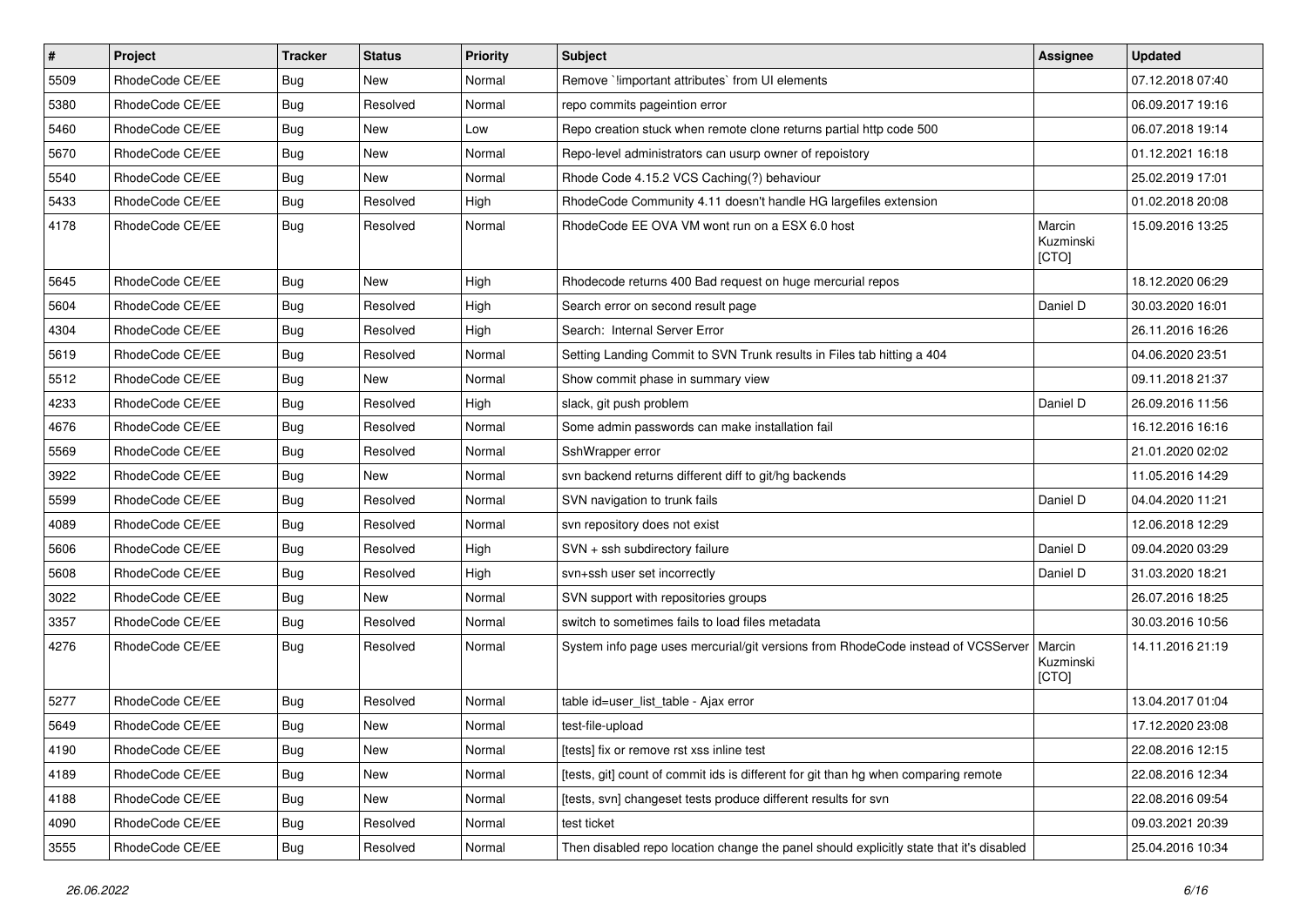| $\vert$ # | Project         | <b>Tracker</b> | <b>Status</b> | <b>Priority</b> | Subject                                                                                   | <b>Assignee</b>              | <b>Updated</b>   |
|-----------|-----------------|----------------|---------------|-----------------|-------------------------------------------------------------------------------------------|------------------------------|------------------|
| 5624      | RhodeCode CE/EE | Bug            | New           | Normal          | Timeout when trying to test SMTP email configuration                                      |                              | 01.07.2020 20:01 |
| 5559      | RhodeCode CE/EE | Bug            | <b>New</b>    | Normal          | Timezone handling issue on repos list                                                     |                              | 07.07.2019 22:19 |
| 4255      | RhodeCode CE/EE | Bug            | New           | Normal          | [translation, i18n] translation not being applied to integrations pages                   |                              | 30.09.2016 15:56 |
| 5547      | RhodeCode CE/EE | Bug            | New           | Normal          | UI not consistent between Firefox and Chrome                                              |                              | 01.03.2019 23:35 |
| 5672      | RhodeCode CE/EE | Bug            | <b>New</b>    | Normal          | Unable to browse git repository folders with # in names                                   |                              | 16.12.2021 18:13 |
| 5475      | RhodeCode CE/EE | Bug            | <b>New</b>    | Normal          | Unable to locate user in OpenLDAP directory via Idaps                                     |                              | 08.06.2018 20:06 |
| 5436      | RhodeCode CE/EE | Bug            | Resolved      | High            | Unable To Open Pull Request in 4.11.2                                                     |                              | 14.02.2018 11:14 |
| 5622      | RhodeCode CE/EE | Bug            | Resolved      | High            | Upgrade from 4.18.3 to 4.19.3 broke all PRs                                               |                              | 28.07.2020 16:44 |
| 5523      | RhodeCode CE/EE | Bug            | Resolved      | High            | user from AD is asked to change his password when logs in.                                | Thierry<br>Wynsdau           | 28.05.2020 20:28 |
| 5259      | RhodeCode CE/EE | <b>Bug</b>     | Resolved      | Normal          | user-journal storage changes                                                              |                              | 12.04.2017 00:04 |
| 5519      | RhodeCode CE/EE | Bug            | New           | High            | User unable to fork the repo despite setting Repository Forking to Disabled               |                              | 11.12.2018 22:21 |
| 3939      | RhodeCode CE/EE | Bug            | <b>New</b>    | Normal          | [ux] changelog filter blank after going back in browser                                   |                              | 18.05.2016 14:50 |
| 3441      | RhodeCode CE/EE | Bug            | New           | Normal          | [ux] clicking on line in file view scrolls to that line                                   |                              | 05.04.2016 13:35 |
| 4065      | RhodeCode CE/EE | Bug            | Resolved      | Normal          | [ux, login] 404 on login after comment attempt                                            | Marcin<br>Kuzminski<br>[CTO] | 04.07.2016 00:40 |
| 5266      | RhodeCode CE/EE | Bug            | Resolved      | Normal          | Validate if changes in target branches get's propagated on Pull request updates           |                              | 05.04.2017 18:10 |
| 5522      | RhodeCode CE/EE | Bug            | Resolved      | Low             | vcsserver fails when url contains extra "/"                                               |                              | 28.02.2019 13:52 |
| 5492      | RhodeCode CE/EE | Bug            | <b>New</b>    | Normal          | VCSServer + SVN 1.10                                                                      |                              | 26.07.2018 15:01 |
| 4247      | RhodeCode CE/EE | Bug            | Resolved      | Normal          | [vcs] Using current time as timestamp during archive creating leads to changing<br>hashes | Martin<br>Bornhold           | 28.09.2016 12:07 |
| 5412      | RhodeCode CE/EE | Bug            | Resolved      | Normal          | Webhook for "pullrequest commented" event returns incomplete data                         |                              | 27.02.2018 18:00 |
| 5471      | RhodeCode CE/EE | <b>Bug</b>     | <b>New</b>    | Normal          | Webhook integration failing: need more than 3 values to unpack                            |                              | 01.06.2018 02:26 |
| 5210      | RhodeCode CE/EE | <b>Bug</b>     | Resolved      | Normal          | webook problems                                                                           |                              | 13.02.2017 19:43 |
| 5506      | RhodeCode CE/EE | Bug            | New           | Normal          | Web UI fonts are not looking good and is difficult to read for people with low vision     |                              | 26.10.2018 09:38 |
| 5414      | RhodeCode CE/EE | Bug            | New           | High            | When Opening New Pull Request, Target Revision Default Is Undesireable                    |                              | 11.04.2018 23:20 |
| 5626      | RhodeCode CE/EE | Bug            | New           | Normal          | Whoosh full-text indexing is fully indexing all repos, not recognizing forks              |                              | 02.07.2020 19:24 |
| 5573      | RhodeCode CE/EE | Bug            | Resolved      | Normal          | Wrong notification Base Url for Email-Integrations                                        |                              | 16.01.2020 08:53 |
| 5588      | RhodeCode CE/EE | <b>Bug</b>     | New           | Normal          | wrong rendering of issue tracker pattern                                                  |                              | 29.01.2020 11:24 |
| 5518      | RhodeCode CE/EE | <b>Bug</b>     | Resolved      | Normal          | Zero-sized files in /rhodecode/config/rcextensions/examples                               |                              | 21.01.2020 02:18 |
| 5536      | RhodeCode CE/EE | Feature        | Resolved      | Low             | Ability to disable server-side SSH key generation                                         |                              | 28.02.2019 13:52 |
| 5289      | RhodeCode CE/EE | Feature        | New           | High            | Ability to Upload/Replace a file using the UI                                             |                              | 22.09.2017 10:29 |
| 1457      | RhodeCode CE/EE | Feature        | New           | Normal          | add allow permissions inheritance on repo groups                                          |                              | 22.09.2017 10:27 |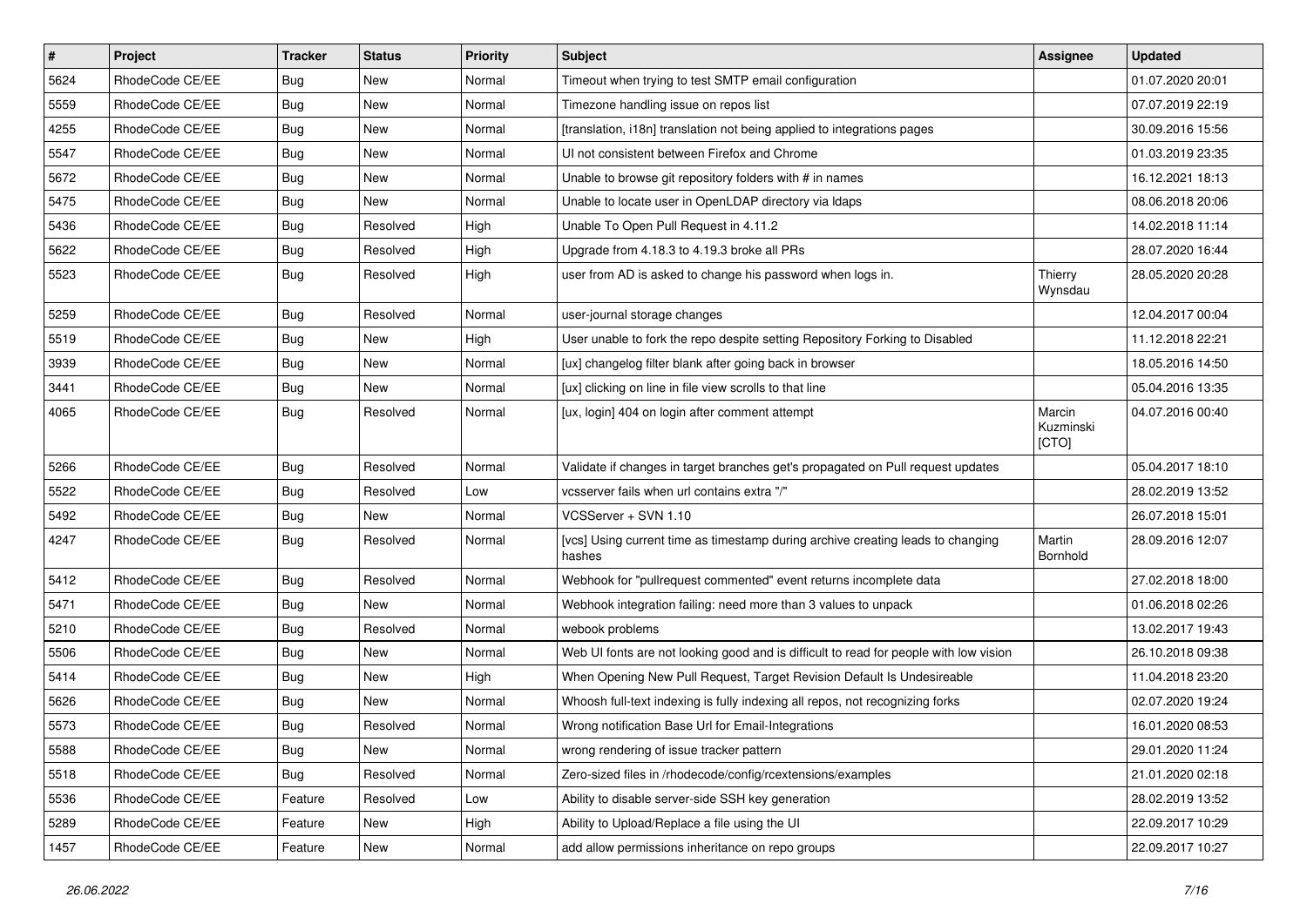| $\pmb{\#}$ | Project         | <b>Tracker</b> | <b>Status</b> | <b>Priority</b> | <b>Subject</b>                                                                           | <b>Assignee</b>              | <b>Updated</b>   |
|------------|-----------------|----------------|---------------|-----------------|------------------------------------------------------------------------------------------|------------------------------|------------------|
| 3978       | RhodeCode CE/EE | Feature        | New           | Normal          | Add bug tracker                                                                          |                              | 05.06.2016 21:20 |
| 3980       | RhodeCode CE/EE | Feature        | New           | Normal          | Add CI engine                                                                            |                              | 05.06.2016 21:32 |
| 3981       | RhodeCode CE/EE | Feature        | Resolved      | Normal          | Add cloud hosting like Gitlab, GitHub                                                    |                              | 02.03.2020 09:14 |
| 5638       | RhodeCode CE/EE | Feature        | New           | Normal          | Add "Copy full url path" button                                                          |                              | 05.02.2021 20:23 |
| 4191       | RhodeCode CE/EE | Feature        | <b>New</b>    | Normal          | Add custom Image logo option to header                                                   |                              | 22.08.2016 14:49 |
| 4182       | RhodeCode CE/EE | Feature        | New           | Normal          | add direct link from notification to corresponding PR                                    |                              | 19.08.2016 12:35 |
| 5641       | RhodeCode CE/EE | Feature        | <b>New</b>    | Normal          | "Add draft" / (x) button usability                                                       |                              | 30.11.2020 20:53 |
| 5611       | RhodeCode CE/EE | Feature        | Resolved      | Normal          | Add information "is the pull request up to date?" in the PR page                         |                              | 03.10.2021 23:24 |
| 3979       | RhodeCode CE/EE | Feature        | <b>New</b>    | Normal          | Add kanban board                                                                         |                              | 05.06.2016 21:20 |
| 3999       | RhodeCode CE/EE | Feature        | Resolved      | Normal          | Add `send account information` to user creation page                                     |                              | 28.06.2016 15:22 |
| 5617       | RhodeCode CE/EE | Feature        | New           | Normal          | Allow PRs to non-head bookmarks                                                          |                              | 20.05.2020 12:25 |
| 3373       | RhodeCode CE/EE | Feature        | New           | Normal          | Allow to create Bookmarks and Branches from UI                                           |                              | 05.04.2016 09:21 |
| 4301       | RhodeCode CE/EE | Feature        | <b>New</b>    | Normal          | [API] toggle force_password_reset in api for Idap users                                  |                              | 28.10.2016 15:43 |
| 5321       | RhodeCode CE/EE | Feature        | Resolved      | Normal          | Audit logs                                                                               |                              | 21.06.2017 12:49 |
| 4272       | RhodeCode CE/EE | Feature        | <b>New</b>    | Normal          | Better SPAM protection                                                                   |                              | 12.10.2016 11:14 |
| 4044       | RhodeCode CE/EE | Feature        | Resolved      | Normal          | Branch permissions                                                                       |                              | 30.08.2018 09:48 |
| 2882       | RhodeCode CE/EE | Feature        | New           | Normal          | Bulk comment submit                                                                      |                              | 17.03.2016 17:50 |
| 5504       | RhodeCode CE/EE | Feature        | <b>New</b>    | Normal          | Buttons to copy commit hash and to expand the commit message in the repo<br>summary view |                              | 26.10.2018 00:59 |
| 4219       | RhodeCode CE/EE | Feature        | Resolved      | Normal          | [ce, ee] Add mandatory reviewers for pull requests                                       | Marcin<br>Kuzminski<br>[CTO] | 20.06.2017 15:23 |
| 4211       | RhodeCode CE/EE | Feature        | Resolved      | Normal          | [ce, ee] increase webhook flexibility                                                    | Marcin<br>Kuzminski<br>[CTO] | 20.06.2022 10:55 |
| 4267       | RhodeCode CE/EE | Feature        | Resolved      | Normal          | [ce, ee] jira tracker integration wildcard project key support                           | Daniel D                     | 10.10.2016 20:13 |
| 4232       | RhodeCode CE/EE | Feature        | New           | Normal          | [ce, ee, pr, compare] redo diffs, support side by side diffs, html diffs                 | Daniel D                     | 25.10.2016 15:40 |
| 4175       | RhodeCode CE/EE | Feature        | Resolved      | Normal          | [ce, ee] repo group integrations                                                         | Daniel D                     | 16.08.2016 20:00 |
| 4225       | RhodeCode CE/EE | Feature        | Resolved      | Normal          | [ce, ee] repo group integrations cascade to child repo groups                            | Daniel D                     | 14.09.2016 11:12 |
| 4192       | RhodeCode CE/EE | Feature        | Resolved      | Normal          | [ce, ee] slack/hipchat integrations group commits by branch pushed                       |                              | 09.09.2016 19:01 |
| 5600       | RhodeCode CE/EE | Feature        | New           | Normal          | Change default repository landing page                                                   |                              | 27.01.2021 01:04 |
| 5187       | RhodeCode CE/EE | Feature        | Resolved      | Normal          | changelog dynamic loading of commits                                                     |                              | 12.06.2018 12:31 |
| 5631       | RhodeCode CE/EE | Feature        | New           | Normal          | Change target of PR                                                                      |                              | 31.07.2020 17:05 |
| 5637       | RhodeCode CE/EE | Feature        | New           | Normal          | Clone URL templates - add per repository/namespace                                       |                              | 29.10.2020 09:38 |
| 5603       | RhodeCode CE/EE | Feature        | Resolved      | Normal          | Code search - highlight matching search terms                                            |                              | 30.03.2020 11:16 |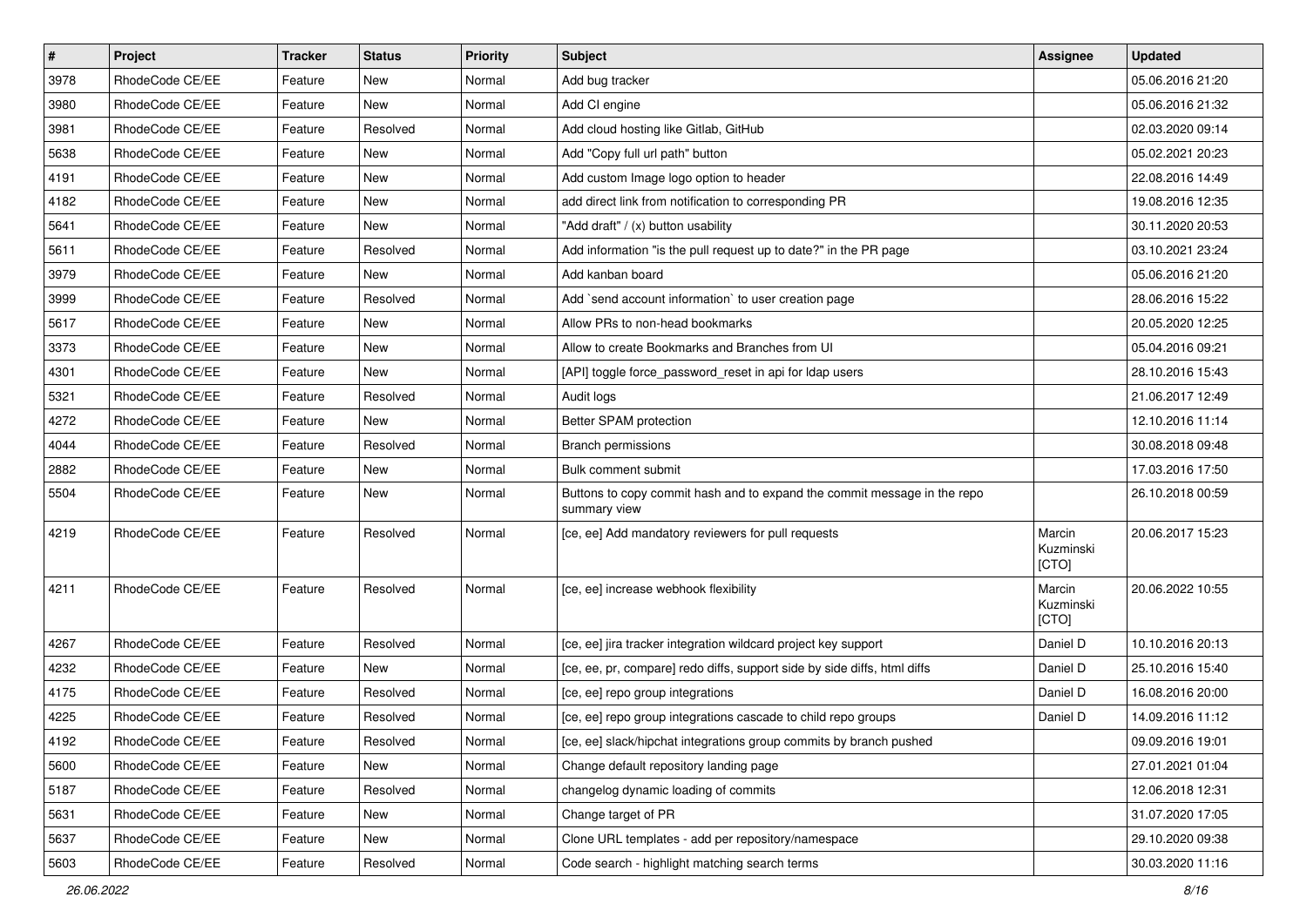| $\sharp$ | Project         | <b>Tracker</b> | <b>Status</b> | Priority | <b>Subject</b>                                                                                 | <b>Assignee</b>                | <b>Updated</b>   |
|----------|-----------------|----------------|---------------|----------|------------------------------------------------------------------------------------------------|--------------------------------|------------------|
| 148      | RhodeCode CE/EE | Feature        | New           | Normal   | [comments] Add per file and multiline comments in a changeset                                  |                                | 25.05.2016 10:20 |
| 5273     | RhodeCode CE/EE | Feature        | New           | Normal   | Comment status                                                                                 |                                | 07.04.2017 13:10 |
| 4222     | RhodeCode CE/EE | Feature        | New           | Normal   | Configurable detection of READMEs                                                              |                                | 09.09.2016 10:05 |
| 5602     | RhodeCode CE/EE | Feature        | Resolved      | Normal   | Copy full path only copies partial                                                             | Daniel D                       | 30.03.2020 16:04 |
| 5601     | RhodeCode CE/EE | Feature        | Resolved      | Normal   | Default navigation should be by branch name not commit id                                      |                                | 04.06.2020 23:51 |
| 3440     | RhodeCode CE/EE | Feature        | <b>New</b>    | Normal   | [design, ux] mock-up user interface for adding a branch/bookmark                               |                                | 05.04.2016 09:21 |
| 4183     | RhodeCode CE/EE | Feature        | Resolved      | Normal   | Different roles for PR reviewers                                                               | Daniel D                       | 12.10.2020 23:13 |
| 4074     | RhodeCode CE/EE | Feature        | New           | Normal   | Edit review comment                                                                            | <b>Bartłomiej</b><br>Wołyńczyk | 17.04.2018 21:51 |
| 5469     | RhodeCode CE/EE | Feature        | Resolved      | Normal   | elastisearch > 2.x not supported?                                                              |                                | 21.01.2020 02:19 |
| 4213     | RhodeCode CE/EE | Feature        | New           | High     | Embed PostgreSQL database                                                                      | Marcin<br>Kuzminski<br>[CTO]   | 03.09.2016 23:45 |
| 3486     | RhodeCode CE/EE | Feature        | <b>New</b>    | Normal   | expose origin of permission in perm dict for users                                             |                                | 06.06.2016 10:54 |
| 5581     | RhodeCode CE/EE | Feature        | Resolved      | Normal   | expose `send_email` option in the HTTP API, for `comment_commit` and<br>`comment_pull_request` | Daniel D                       | 29.01.2020 11:46 |
| 3472     | RhodeCode CE/EE | Feature        | <b>New</b>    | Normal   | Expose unified hooks that can be used in SSH backend                                           |                                | 14.04.2016 17:54 |
| 5653     | RhodeCode CE/EE | Feature        | New           | Normal   | Extend SSH clone to support cloning by repo id.                                                | Marcin<br>Kuzminski<br>[CTO]   | 17.02.2021 12:58 |
| 5613     | RhodeCode CE/EE | Feature        | <b>New</b>    | Low      | Feature Request: Issue tracker link in new tab/window                                          |                                | 03.10.2021 23:25 |
| 5595     | RhodeCode CE/EE | Feature        | New           | Normal   | Group code review mail notification                                                            |                                | 03.03.2020 10:17 |
| 5574     | RhodeCode CE/EE | Feature        | Resolved      | Normal   | hg: Information for external hooks                                                             |                                | 30.07.2020 15:40 |
| 1131     | RhodeCode CE/EE | Feature        | Resolved      | Normal   | Implement default reviewers for code review                                                    | Daniel D                       | 21.09.2016 18:28 |
| 4193     | RhodeCode CE/EE | Feature        | In Progress   | Normal   | Improve Filter Functionality in the Change Log                                                 | Marcin<br>Kuzminski<br>[CTO]   | 22.09.2017 10:25 |
| 5548     | RhodeCode CE/EE | Feature        | <b>New</b>    | Normal   | <b>Initial Search API</b>                                                                      | Peter Colledge                 | 07.07.2019 22:21 |
| 4157     | RhodeCode CE/EE | Feature        | <b>New</b>    | Normal   | [integrations] Integrate with industry standard SW development tools                           | Daniel D                       | 08.08.2016 12:55 |
| 5643     | RhodeCode CE/EE | Feature        | Resolved      | Low      | jump to bottom of review                                                                       |                                | 30.04.2021 08:53 |
| 5256     | RhodeCode CE/EE | Feature        | New           | Normal   | Last repository access time.                                                                   |                                | 23.03.2017 16:34 |
| 4000     | RhodeCode CE/EE | Feature        | New           | Normal   | Make compare more functional                                                                   | Marcin<br>Kuzminski<br>[CTO]   | 18.11.2017 19:11 |
| 2817     | RhodeCode CE/EE | Feature        | Resolved      | Normal   | Make largefiles downloadable from the interface                                                |                                | 27.03.2017 14:04 |
| 5586     | RhodeCode CE/EE | Feature        | New           | Normal   | @mention should be a link                                                                      |                                | 29.01.2020 11:46 |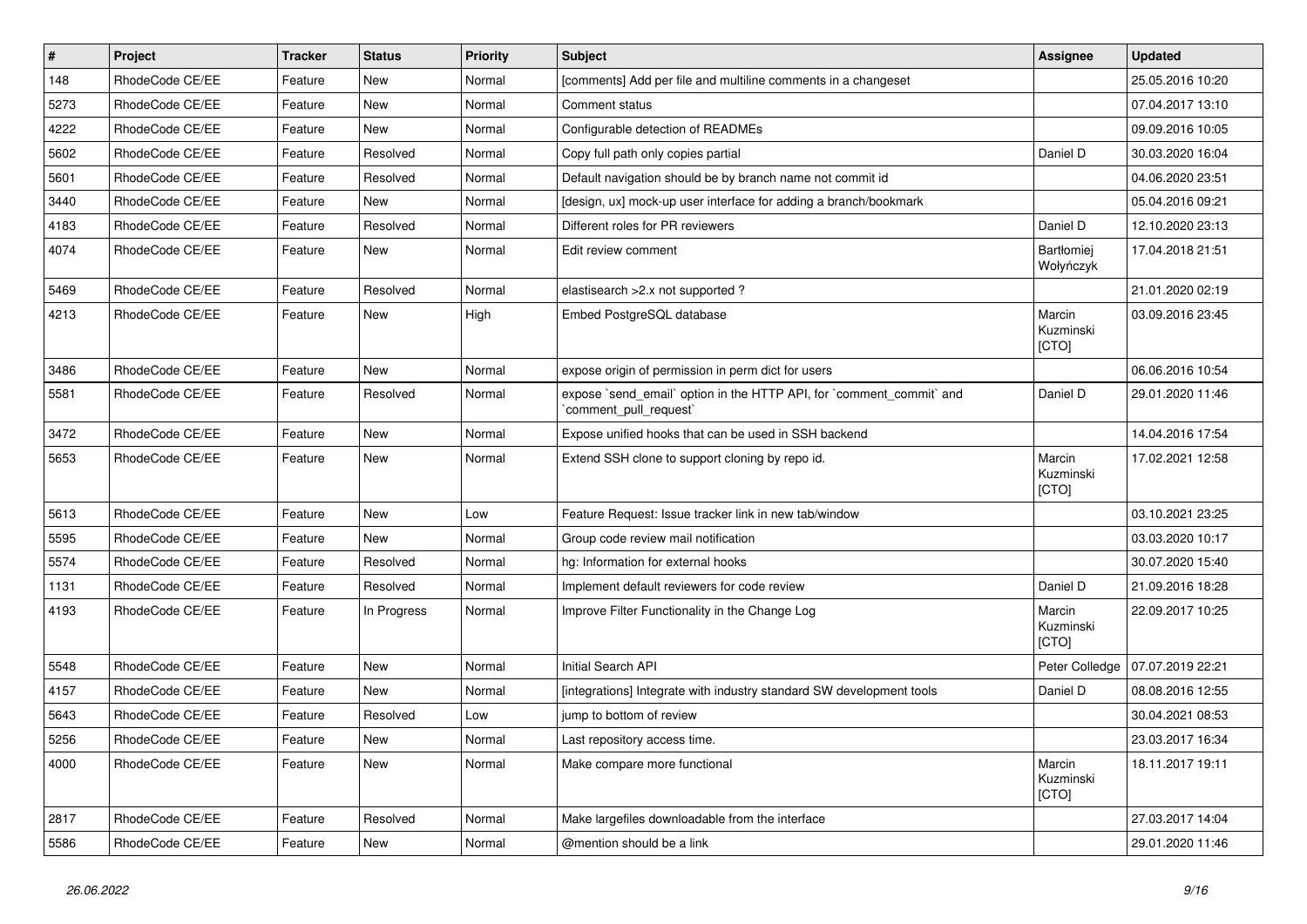| $\pmb{\#}$ | Project         | <b>Tracker</b> | <b>Status</b> | Priority | Subject                                                                                         | <b>Assignee</b>              | <b>Updated</b>   |
|------------|-----------------|----------------|---------------|----------|-------------------------------------------------------------------------------------------------|------------------------------|------------------|
| 5368       | RhodeCode CE/EE | Feature        | Resolved      | Normal   | Mercurial: Close branch before merging it                                                       | Mathieu Cantin               | 21.01.2020 02:11 |
| 5396       | RhodeCode CE/EE | Feature        | Resolved      | Normal   | Merge state with shadow repo should be created during pull request                              |                              | 12.10.2017 21:57 |
| 5585       | RhodeCode CE/EE | Feature        | Resolved      | Normal   | Minimize downtime on rccontrol upgrade                                                          |                              | 27.03.2020 09:45 |
| 5615       | RhodeCode CE/EE | Feature        | Resolved      | Normal   | Misleading message in PR diff view "File was deleted in this version"                           | Daniel D                     | 23.04.2020 17:40 |
| 5511       | RhodeCode CE/EE | Feature        | <b>New</b>    | Normal   | New feature to synchronize the fork with the remote repo from the summary page                  |                              | 13.11.2018 01:23 |
| 5552       | RhodeCode CE/EE | Feature        | <b>New</b>    | High     | PR dependency across repos                                                                      |                              | 22.06.2019 01:15 |
| 5442       | RhodeCode CE/EE | Feature        | Resolved      | Low      | Preview of Jupyter notebooks                                                                    | Marcin<br>Kuzminski<br>[CTO] | 16.01.2019 16:33 |
| 5271       | RhodeCode CE/EE | Feature        | <b>New</b>    | Normal   | Private comments                                                                                |                              | 07.04.2017 12:01 |
| 1055       | RhodeCode CE/EE | Feature        | Resolved      | Normal   | [pr, vcs] Expose the shadow repository of a pull request                                        | Martin<br>Bornhold           | 26.10.2016 10:33 |
| 5272       | RhodeCode CE/EE | Feature        | Resolved      | Normal   | Pull Request checklist                                                                          |                              | 21.01.2020 02:09 |
| 5642       | RhodeCode CE/EE | Feature        | Resolved      | Normal   | pull request version column in commit list                                                      |                              | 30.04.2021 08:53 |
| 5583       | RhodeCode CE/EE | Feature        | Resolved      | Normal   | rcextensions hook for pull request comment                                                      |                              | 23.04.2020 13:42 |
| 2539       | RhodeCode CE/EE | Feature        | Feedback      | Normal   | Recursive deletion of resources                                                                 |                              | 20.04.2016 08:52 |
| 5635       | RhodeCode CE/EE | Feature        | Resolved      | Normal   | Remember column sorted by of the "Pull Requests You Participate In" table                       |                              | 30.11.2020 22:30 |
| 5543       | RhodeCode CE/EE | Feature        | New           | Normal   | Repo API should have equivalent get_repo_audit_logs() to User API call<br>get_user_audit_logs() |                              | 26.02.2019 12:22 |
| 5278       | RhodeCode CE/EE | Feature        | <b>New</b>    | Normal   | Require support for git repositories of the form git://                                         |                              | 13.04.2017 15:20 |
| 4226       | RhodeCode CE/EE | Feature        | <b>New</b>    | Normal   | [settings, system info] add VCS and Channelstream status to System Info                         |                              | 14.09.2016 16:45 |
| 5614       | RhodeCode CE/EE | Feature        | Resolved      | Normal   | Show context function name in hg diffs                                                          |                              | 23.04.2020 13:43 |
| 5520       | RhodeCode CE/EE | Feature        | Resolved      | Normal   | Show the head commits shas when the merge is prevented due to multiple heads                    |                              | 28.02.2019 13:52 |
| 5441       | RhodeCode CE/EE | Feature        | <b>New</b>    | Low      | Some files not parsed as XML files                                                              | Marcin<br>Kuzminski<br>[CTO] | 12.06.2018 12:23 |
| 4207       | RhodeCode CE/EE | Feature        | Resolved      | Normal   | Support for obsolescence markers in changelog UI                                                |                              | 19.05.2017 16:14 |
| 5382       | RhodeCode CE/EE | Feature        | <b>New</b>    | Normal   | Support for repository aliases                                                                  | Marcin<br>Kuzminski<br>[CTO] | 04.09.2017 15:17 |
| 5316       | RhodeCode CE/EE | Feature        | In Progress   | Normal   | UI should provide checkout URL for a SVN path                                                   |                              | 06.11.2017 21:59 |
| 5584       | RhodeCode CE/EE | Feature        | <b>New</b>    | Normal   | "update pull request link" message on vcs client                                                |                              | 23.01.2020 10:32 |
| 3455       | RhodeCode CE/EE | Feature        | New           | Normal   | [ux] commit message search should render entire commit message                                  |                              | 07.04.2016 17:50 |
| 3460       | RhodeCode CE/EE | Feature        | New           | Normal   | [ux, frontend] hide "show more" button when there is nothing more to show                       |                              | 11.04.2016 13:37 |
| 4144       | RhodeCode CE/EE | Feature        | New           | Normal   | [ux] improve enable/disable of notifications                                                    |                              | 02.08.2016 17:19 |
| 3977       | RhodeCode CE/EE | Feature        | New           | Normal   | Wiki                                                                                            |                              | 05.06.2016 21:11 |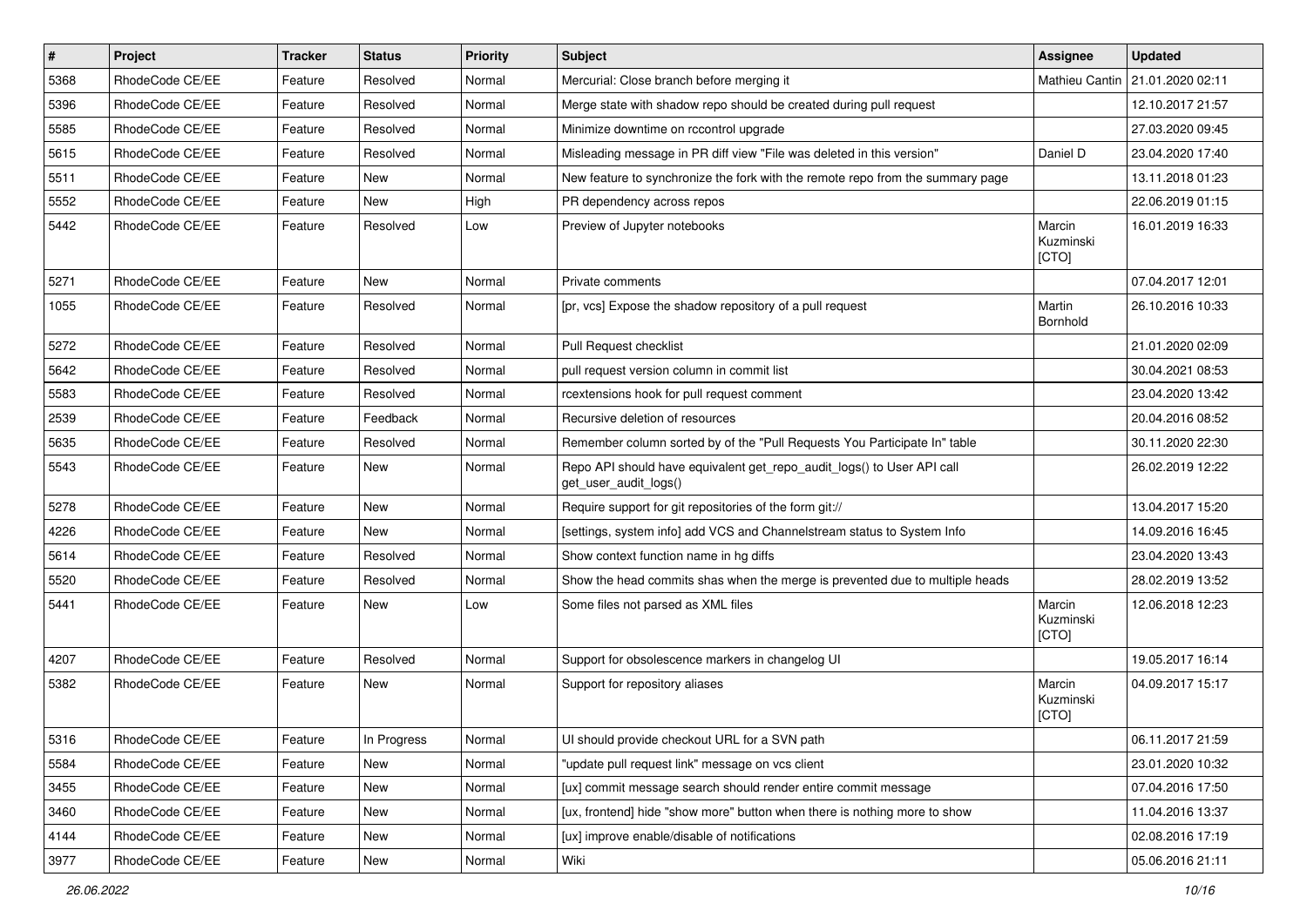| $\vert$ # | Project         | <b>Tracker</b> | <b>Status</b> | <b>Priority</b> | <b>Subject</b>                                                                                   | Assignee                  | <b>Updated</b>   |
|-----------|-----------------|----------------|---------------|-----------------|--------------------------------------------------------------------------------------------------|---------------------------|------------------|
| 5639      | RhodeCode CE/EE | Support        | New           | High            | 500 Internal Server Error   The server has either erred  after importing Database<br>from backup |                           | 22.11.2020 09:15 |
| 4269      | RhodeCode CE/EE | Support        | Resolved      | Normal          | Allow flash messages to be permanently surpressed                                                | Marcin Lulek              | 14.10.2016 12:46 |
| 3364      | RhodeCode CE/EE | Support        | New           | High            | Allow Specifying the Commit Message for Pull Request Merges                                      |                           | 17.04.2018 21:51 |
| 5527      | RhodeCode CE/EE | Support        | New           | Normal          | API: expose human readable failure reason                                                        |                           | 30.01.2019 17:43 |
| 4677      | RhodeCode CE/EE | Support        | Resolved      | High            | API get repo refs not working?                                                                   |                           | 19.12.2016 11:46 |
| 4252      | RhodeCode CE/EE | Support        | New           | Normal          | Backup & Recovery                                                                                |                           | 07.10.2016 19:47 |
| 5516      | RhodeCode CE/EE | Support        | Resolved      | High            | Cannot log into RhodeCode                                                                        | Thierry<br>Wynsdau        | 28.05.2020 20:28 |
| 5609      | RhodeCode CE/EE | Support        | Resolved      | Normal          | Change git diff algorithm                                                                        |                           | 31.03.2020 22:08 |
| 5468      | RhodeCode CE/EE | Support        | New           | Normal          | Check logic for updating last commit for repository groups                                       |                           | 30.08.2018 09:47 |
| 5496      | RhodeCode CE/EE | Support        | New           | Normal          | database migration 4.11.6 mysql to 4.12.4 postgres                                               |                           | 27.08.2018 21:17 |
| 5499      | RhodeCode CE/EE | Support        | New           | Normal          | ERROR [celery.worker.consumer.consumer] consumer: Cannot connect                                 |                           | 11.09.2018 08:39 |
| 5546      | RhodeCode CE/EE | Support        | Resolved      | Normal          | experiments with mercurial 4.9                                                                   |                           | 26.03.2019 09:23 |
| 5503      | RhodeCode CE/EE | Support        | <b>New</b>    | Normal          | failed to upgrade to 4.13.3                                                                      |                           | 06.11.2018 18:28 |
| 5618      | RhodeCode CE/EE | Support        | New           | Normal          | Getting HTTP 502 Bad Gateway when trying to push (or clone) on a slow network                    |                           | 27.05.2020 21:56 |
| 4243      | RhodeCode CE/EE | Support        | Resolved      | High            | Gist visibility update?                                                                          | Martin<br><b>Bornhold</b> | 27.09.2016 06:40 |
| 5497      | RhodeCode CE/EE | Support        | <b>New</b>    | Normal          | hg push hangs                                                                                    |                           | 30.08.2018 22:15 |
| 5375      | RhodeCode CE/EE | Support        | Resolved      | Normal          | How do I configure "Go to" to just search repository names?                                      |                           | 16.08.2017 18:00 |
| 5554      | RhodeCode CE/EE | Support        | Resolved      | Normal          | How to increase number of commits shown in pagination on dashboard and<br>changelog              |                           | 21.01.2020 02:08 |
| 5255      | RhodeCode CE/EE | Support        | New           | Normal          | I can't access issues created by me from mail                                                    |                           | 04.04.2017 11:28 |
| 3332      | RhodeCode CE/EE | Support        | New           | Normal          | LDAP settings page: Add button "test connection"                                                 |                           | 17.03.2016 10:23 |
| 5495      | RhodeCode CE/EE | Support        | <b>New</b>    | Normal          | Idap to crowd users_groups sync source                                                           |                           | 10.09.2018 22:09 |
| 4244      | RhodeCode CE/EE | Support        | Resolved      | Normal          | mod dav svn template error when using auth realm with spaces in it                               | Martin<br>Bornhold        | 28.09.2016 12:07 |
| 5677      | RhodeCode CE/EE | Support        | New           | Normal          | PR cross merge                                                                                   |                           | 28.01.2022 16:59 |
| 4081      | RhodeCode CE/EE | Support        | Resolved      | Normal          | Receiving server 500 error when trying to clone repo from windows client using<br>eclipse        |                           | 12.07.2016 14:30 |
| 4303      | RhodeCode CE/EE | Support        | New           | Normal          | rhodecode instance                                                                               |                           | 08.11.2016 16:32 |
| 3967      | RhodeCode CE/EE | Support        | In Progress   | Normal          | Server 500 error                                                                                 |                           | 11.08.2016 13:39 |
| 5484      | RhodeCode CE/EE | Support        | New           | Normal          | Setting up ssh, remote hg not found                                                              |                           | 06.07.2018 23:41 |
| 5593      | RhodeCode CE/EE | Support        | New           | Normal          | SSH connections                                                                                  |                           | 17.02.2020 16:18 |
| 5395      | RhodeCode CE/EE | Support        | Resolved      | Normal          | Svn protocols and performance                                                                    |                           | 04.04.2019 18:08 |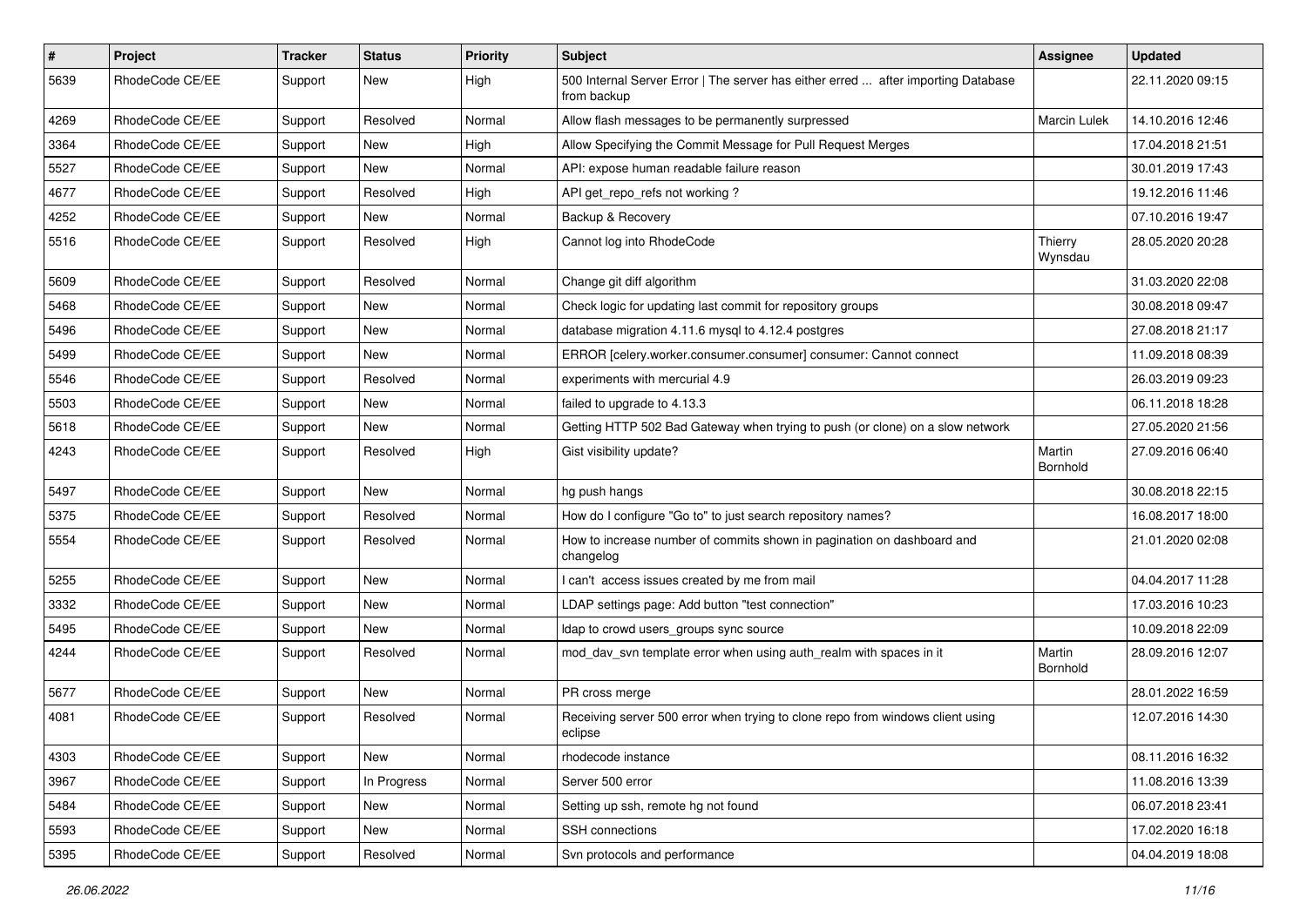| $\pmb{\#}$ | Project         | <b>Tracker</b> | <b>Status</b> | <b>Priority</b> | Subject                                                                                                                           | <b>Assignee</b>              | <b>Updated</b>   |
|------------|-----------------|----------------|---------------|-----------------|-----------------------------------------------------------------------------------------------------------------------------------|------------------------------|------------------|
| 5541       | RhodeCode CE/EE | Support        | New           | Normal          | <b>SVN Settings: Repository Patterns</b>                                                                                          |                              | 16.12.2019 15:35 |
| 5394       | RhodeCode CE/EE | Support        | <b>New</b>    | Normal          | SVN to Git / Mercurial Migration                                                                                                  |                              | 03.10.2017 09:29 |
| 5269       | RhodeCode CE/EE | Support        | New           | Normal          | Upgrade from RC EE 3.7.1 to RC EE 4.x                                                                                             |                              | 29.06.2017 19:36 |
| 5491       | RhodeCode CE/EE | Support        | New           | Urgent          | Upgrade RhodeCode Community + VCSSERVER from 4.10.4 to 4.12.4, pull request<br>stop working with reviewers                        |                              | 30.08.2018 09:47 |
| 5544       | RhodeCode CE/EE | Support        | Resolved      | Normal          | Use of authentication token with LDAP account results in account lockout when max<br>bad password attempts are configured in LDAP |                              | 27.02.2019 10:09 |
| 4227       | RhodeCode CE/EE | Support        | Resolved      | Normal          | VBScript files detected as text/plain - no syntax highlighting                                                                    |                              | 14.09.2016 22:38 |
| 5404       | RhodeCode CE/EE | Task           | New           | Normal          | Add an option to detach review rules when deleting an user                                                                        |                              | 22.11.2017 11:23 |
| 4282       | RhodeCode CE/EE | Task           | Resolved      | Normal          | Add inode limit together with disk usage                                                                                          | Marcin<br>Kuzminski<br>[CTO] | 19.10.2016 12:18 |
| 5537       | RhodeCode CE/EE | Task           | Resolved      | Normal          | Add owner to create_pull_request API                                                                                              |                              | 28.02.2019 13:52 |
| 5229       | RhodeCode CE/EE | Task           | Resolved      | Normal          | add support for https://clipboardis.com/                                                                                          |                              | 21.01.2020 02:19 |
| 5225       | RhodeCode CE/EE | Task           | Resolved      | Normal          | add tag of author/contribitor to comments                                                                                         |                              | 11.05.2017 11:10 |
| 4290       | RhodeCode CE/EE | Task           | New           | Normal          | Allow to transplant the review status to merged commits                                                                           |                              | 17.04.2018 21:50 |
| 3260       | RhodeCode CE/EE | Task           | <b>New</b>    | Normal          | api: expose get_repo_node method                                                                                                  |                              | 17.03.2016 12:56 |
| 5201       | RhodeCode CE/EE | Task           | Resolved      | Normal          | API: implement describe-methods                                                                                                   |                              | 13.02.2017 15:57 |
| 3362       | RhodeCode CE/EE | Task           | New           | Normal          | auth-plugins, indicate visually that plugin is turned on but NOT enabled                                                          |                              | 22.03.2016 19:03 |
| 4666       | RhodeCode CE/EE | Task           | Resolved      | Normal          | Bump git and mercurial to latest versions                                                                                         |                              | 02.12.2016 19:01 |
| 2944       | RhodeCode CE/EE | Task           | New           | Normal          | Bump gunicorn to 19.4 version                                                                                                     |                              | 17.03.2016 12:58 |
| 5184       | RhodeCode CE/EE | Task           | Resolved      | Normal          | bump pyramid to 1.7.X                                                                                                             |                              | 06.02.2017 21:50 |
| 4283       | RhodeCode CE/EE | Task           | Resolved      | Normal          | bump whoosh to 2.7.4 release                                                                                                      |                              | 13.12.2016 21:08 |
| 3239       | RhodeCode CE/EE | Task           | Resolved      | Normal          | Catch all route for repo page or repo group page is always executing checks for<br>every page                                     |                              | 21.04.2016 11:30 |
| 4163       | RhodeCode CE/EE | Task           | <b>New</b>    | Normal          | [ce, ee] celery refactor + upgrade                                                                                                |                              | 15.08.2016 12:32 |
| 4289       | RhodeCode CE/EE | Task           | New           | Low             | [ce, ee] clean up pygments lexer functions + handling                                                                             | Daniel D                     | 21.10.2016 14:44 |
| 4147       | RhodeCode CE/EE | Task           | New           | Normal          | [ce, ee, docs] Events documentation                                                                                               | Daniel D                     | 15.08.2016 12:33 |
| 4197       | RhodeCode CE/EE | Task           | New           | Normal          | [ce, ee] get list of users with their permissions to a repository                                                                 | Daniel D                     | 22.09.2017 10:30 |
| 4179       | RhodeCode CE/EE | Task           | New           | Normal          | [ce, ee] refine perms summary list                                                                                                | Daniel D                     | 14.09.2016 12:09 |
| 4288       | RhodeCode CE/EE | Task           | Resolved      | Normal          | [ce, ee] unify controllers that use diffs                                                                                         | Daniel D                     | 02.08.2017 11:41 |
| 4246       | RhodeCode CE/EE | Task           | New           | Normal          | [ce, ee, vcs, git] add tests for annotated git tags                                                                               | Daniel D                     | 13.02.2018 18:03 |
| 3454       | RhodeCode CE/EE | Task           | Feedback      | Normal          | [ce/ee] visually differentiate the two editions                                                                                   | Marcin<br>Kuzminski<br>[CTO] | 10.08.2016 03:30 |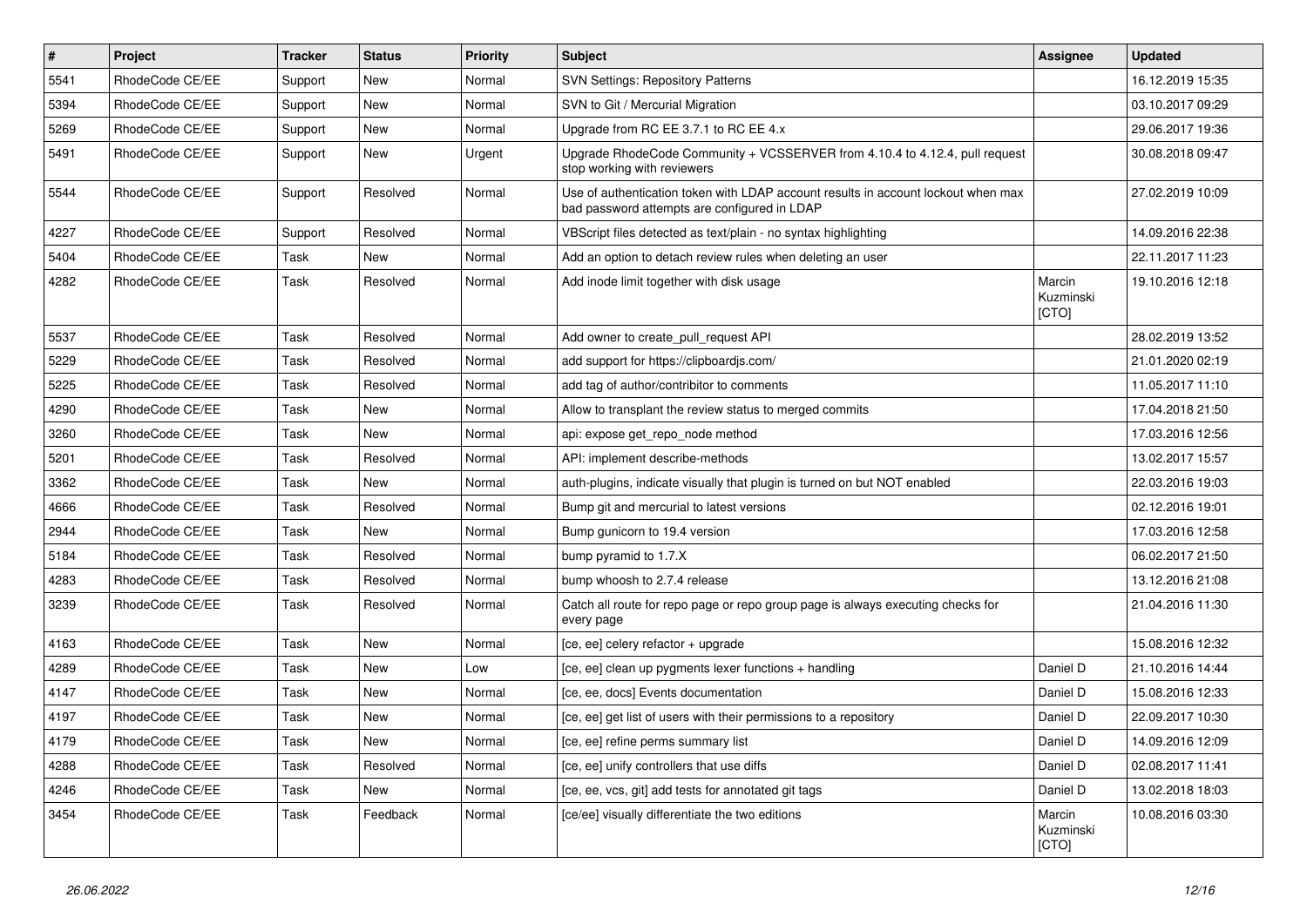| $\vert$ # | Project         | <b>Tracker</b> | <b>Status</b> | Priority | <b>Subject</b>                                                                                        | <b>Assignee</b>              | <b>Updated</b>   |
|-----------|-----------------|----------------|---------------|----------|-------------------------------------------------------------------------------------------------------|------------------------------|------------------|
| 4120      | RhodeCode CE/EE | Task           | New           | Normal   | [ce] replace get_repo_nodes api                                                                       | Daniel D                     | 17.04.2018 21:49 |
| 4140      | RhodeCode CE/EE | Task           | Resolved      | Normal   | Check middleware chain status, and Verify that special middleware is catching<br>exceptions correctly |                              | 23.08.2016 12:13 |
| 5270      | RhodeCode CE/EE | Task           | <b>New</b>    | Normal   | Comments updates                                                                                      | Bartłomiej<br>Wołyńczyk      | 17.04.2018 21:51 |
| 4245      | RhodeCode CE/EE | Task           | Resolved      | Normal   | Convert control command to use http mode by default                                                   | Marcin<br>Kuzminski<br>[CTO] | 14.10.2016 16:13 |
| 4251      | RhodeCode CE/EE | Task           | Feedback      | High     | [customer] Pull request with subrepos                                                                 | Martin<br>Bornhold           | 10.11.2016 17:52 |
| 4238      | RhodeCode CE/EE | Task           | Resolved      | Normal   | default reviewers updates                                                                             | Daniel D                     | 06.10.2016 14:26 |
| 2744      | RhodeCode CE/EE | Task           | Resolved      | Normal   | Deprecating Internet Explorer                                                                         |                              | 06.07.2016 12:04 |
| 4311      | RhodeCode CE/EE | Task           | Resolved      | Normal   | Diffs feedback                                                                                        | Daniel D                     | 26.11.2016 14:10 |
| 3556      | RhodeCode CE/EE | Task           | Resolved      | Normal   | Disable and rename initial repo scan flag                                                             | Marcin<br>Kuzminski<br>[CTO] | 22.04.2016 14:33 |
| 4669      | RhodeCode CE/EE | Task           | New           | Normal   | disable pytest sugar on nix-build                                                                     |                              | 01.12.2016 12:52 |
| 4237      | RhodeCode CE/EE | Task           | Resolved      | Normal   | Enable HTTP support                                                                                   | Martin<br>Bornhold           | 12.10.2016 11:51 |
| 5265      | RhodeCode CE/EE | Task           | Resolved      | Normal   | Enable phases support                                                                                 |                              | 11.05.2017 11:10 |
| 4259      | RhodeCode CE/EE | Task           | Resolved      | Low      | Events, create post-create-user event                                                                 | Daniel D                     | 30.01.2017 20:11 |
| 3377      | RhodeCode CE/EE | Task           | <b>New</b>    | Normal   | extra fields types extensions                                                                         |                              | 24.03.2016 15:23 |
| 4045      | RhodeCode CE/EE | Task           | New           | Normal   | File permissions                                                                                      |                              | 17.04.2018 21:49 |
| 4281      | RhodeCode CE/EE | Task           | Resolved      | Normal   | Fix docs on To `increase database performance`                                                        | Marcin<br>Kuzminski<br>[CTO] | 18.10.2016 16:39 |
| 4203      | RhodeCode CE/EE | Task           | Resolved      | Normal   | Get rid of svn.proxy.parent_path_root, and replace it with reading storage location<br>from Database  | Martin<br>Bornhold           | 22.09.2016 14:31 |
| 5386      | RhodeCode CE/EE | Task           | Resolved      | Normal   | Increase security for Email Change                                                                    | Marcin<br>Kuzminski<br>[CTO] | 17.02.2018 17:29 |
| 4181      | RhodeCode CE/EE | Task           | Resolved      | Normal   | Integrations: allow root repos only integrations                                                      | Daniel D                     | 31.08.2016 17:44 |
| 4180      | RhodeCode CE/EE | Task           | Resolved      | Normal   | integrations: possible limit the updates sent                                                         | Daniel D                     | 22.08.2016 12:22 |
| 5200      | RhodeCode CE/EE | Task           | New           | Normal   | investigate search improvements                                                                       |                              | 16.12.2019 16:04 |
| 4305      | RhodeCode CE/EE | Task           | Resolved      | Normal   | Meta-tagging could be excluded from limit                                                             |                              | 09.11.2016 19:27 |
| 5221      | RhodeCode CE/EE | Task           | Resolved      | Normal   | Missing comment type in emails                                                                        |                              | 19.02.2017 21:46 |
| 3261      | RhodeCode CE/EE | Task           | New           | Normal   | mousetrap.js bump to latest 1.5.X version                                                             |                              | 17.03.2016 12:52 |
| 4194      | RhodeCode CE/EE | Task           | Resolved      | Normal   | move svn http backend out of labs into a real VCS settings                                            | Lisa Quatmann                | 14.09.2016 23:16 |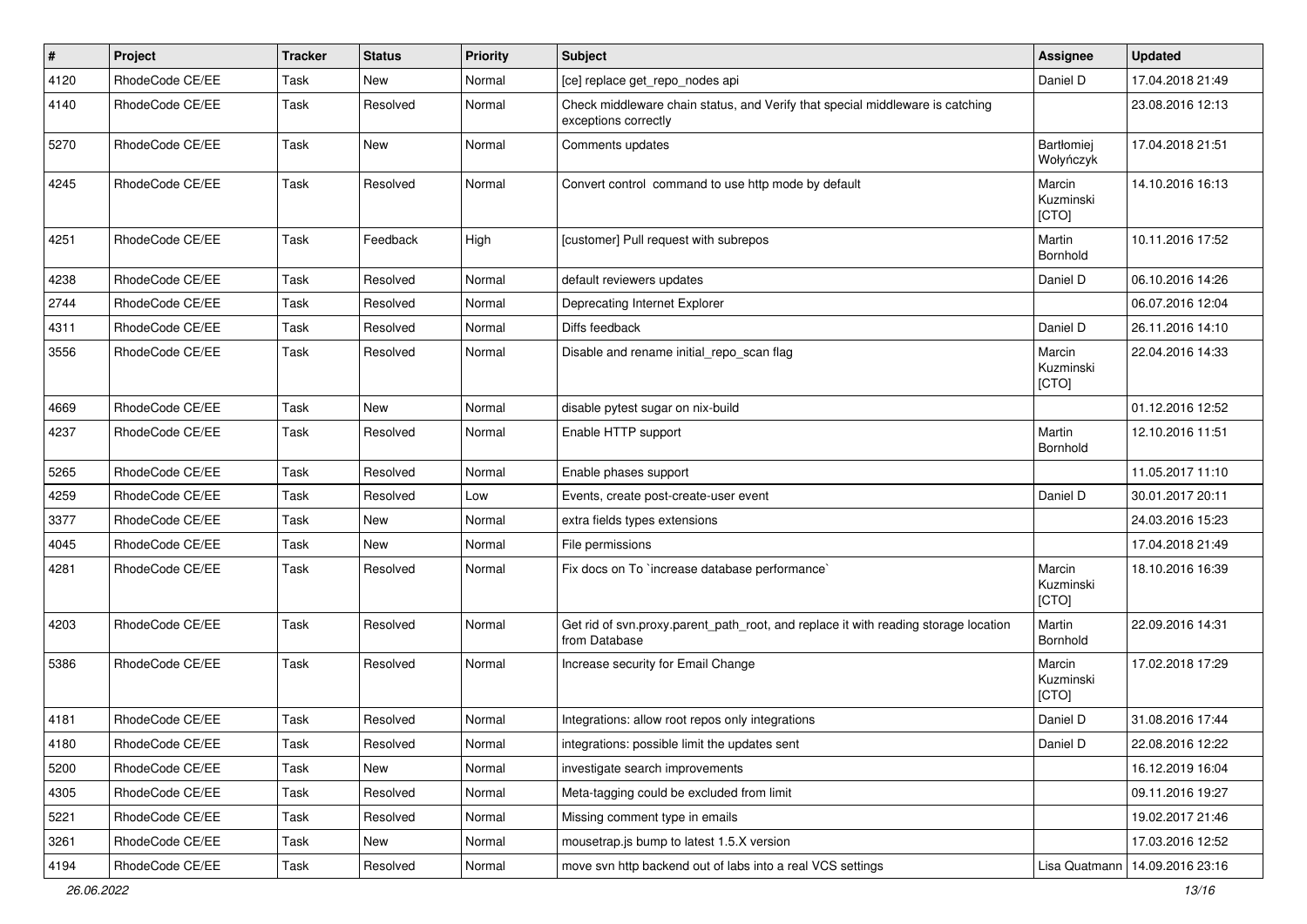| $\pmb{\#}$ | <b>Project</b>  | <b>Tracker</b> | <b>Status</b> | Priority | <b>Subject</b>                                                                                     | Assignee                     | <b>Updated</b>   |
|------------|-----------------|----------------|---------------|----------|----------------------------------------------------------------------------------------------------|------------------------------|------------------|
| 3484       | RhodeCode CE/EE | Task           | New           | Normal   | oauth: reduce required permissions for 3rd party                                                   |                              | 13.04.2016 12:33 |
| 5203       | RhodeCode CE/EE | Task           | Resolved      | Normal   | optimise large repos speed                                                                         |                              | 08.09.2017 16:10 |
| 4153       | RhodeCode CE/EE | Task           | Resolved      | Normal   | Optimize readme fetching by changing the system of readme detection                                | Johannes<br>Bornhold         | 09.09.2016 10:17 |
| 4151       | RhodeCode CE/EE | Task           | Resolved      | Normal   | [packaging] Subversion to current 1.9.X                                                            |                              | 09.09.2016 10:18 |
| 5150       | RhodeCode CE/EE | Task           | Resolved      | Normal   | Password reset promts in my account should be hidden in accounts that are not of<br>type rhodecode | Marcin<br>Kuzminski<br>[CTO] | 02.01.2017 16:34 |
| 4202       | RhodeCode CE/EE | Task           | Resolved      | Normal   | Polish the 503.html page                                                                           | Daniel D                     | 30.08.2016 23:54 |
| 4234       | RhodeCode CE/EE | Task           | <b>New</b>    | Normal   | prepare and test RhodeCode VM image for AWS                                                        | Marcin Lulek                 | 11.07.2017 13:32 |
| 5326       | RhodeCode CE/EE | Task           | Resolved      | Normal   | Public usergroup profile                                                                           | Bartłomiej<br>Wołyńczyk      | 22.02.2018 15:44 |
| 4169       | RhodeCode CE/EE | Task           | Resolved      | Normal   | re-architecture celery support                                                                     |                              | 17.11.2017 19:21 |
| 4297       | RhodeCode CE/EE | Task           | Resolved      | Normal   | redo the my-pull-requests page to use the datagrid                                                 | Marcin<br>Kuzminski<br>[CTO] | 01.11.2016 09:31 |
| 5235       | RhodeCode CE/EE | Task           | Resolved      | Normal   | relative image support                                                                             |                              | 10.03.2017 23:37 |
| 4108       | RhodeCode CE/EE | Task           | Resolved      | Normal   | Release 4.2.2                                                                                      |                              | 14.10.2016 13:08 |
| 4670       | RhodeCode CE/EE | Task           | Resolved      | Normal   | Release 4.5.1                                                                                      | Marcin<br>Kuzminski<br>[CTO] | 06.12.2016 21:13 |
| 4678       | RhodeCode CE/EE | Task           | Resolved      | Normal   | Release 4.5.2                                                                                      |                              | 19.12.2016 17:32 |
| 5207       | RhodeCode CE/EE | Task           | Resolved      | Low      | Release 4.6.1                                                                                      |                              | 13.02.2017 18:04 |
| 5198       | RhodeCode CE/EE | Task           | Resolved      | Normal   | remove pyro4 from enterprise                                                                       |                              | 07.02.2017 19:28 |
| 3376       | RhodeCode CE/EE | Task           | <b>New</b>    | Normal   | Repo action plugins                                                                                |                              | 24.03.2016 15:21 |
| 3504       | RhodeCode CE/EE | Task           | In Progress   | Normal   | [routing] Move static assets under a common prefix                                                 |                              | 19.07.2016 12:27 |
| 5202       | RhodeCode CE/EE | Task           | Resolved      | Normal   | run git gc and git repack on GIT repos when we have a scheduler via celery in<br>pyramid           |                              | 04.12.2017 20:49 |
| 5391       | RhodeCode CE/EE | Task           | Resolved      | High     | Secure Email change                                                                                |                              | 17.04.2018 21:50 |
| 5343       | RhodeCode CE/EE | Task           | Resolved      | Normal   | SSH key management and SSH support                                                                 |                              | 18.08.2017 23:50 |
| 4312       | RhodeCode CE/EE | Task           | New           | Normal   | Storage location changes                                                                           |                              | 11.07.2017 13:31 |
| 4235       | RhodeCode CE/EE | Task           | Resolved      | High     | Support GIT LFS server                                                                             |                              | 23.03.2017 17:24 |
| 4299       | RhodeCode CE/EE | Task           | New           | Normal   | TEMPLATE repo groups                                                                               |                              | 22.09.2017 10:26 |
| 2844       | RhodeCode CE/EE | Task           | New           | Normal   | Update Bcrypt to a maintained version                                                              |                              | 17.02.2018 20:37 |
| 5400       | RhodeCode CE/EE | Task           | New           | Normal   | User group - subgroup support                                                                      |                              | 06.11.2017 22:00 |
| 4003       | RhodeCode CE/EE | Task           | Resolved      | Normal   | User personal repository groups improvements                                                       |                              | 07.11.2016 16:12 |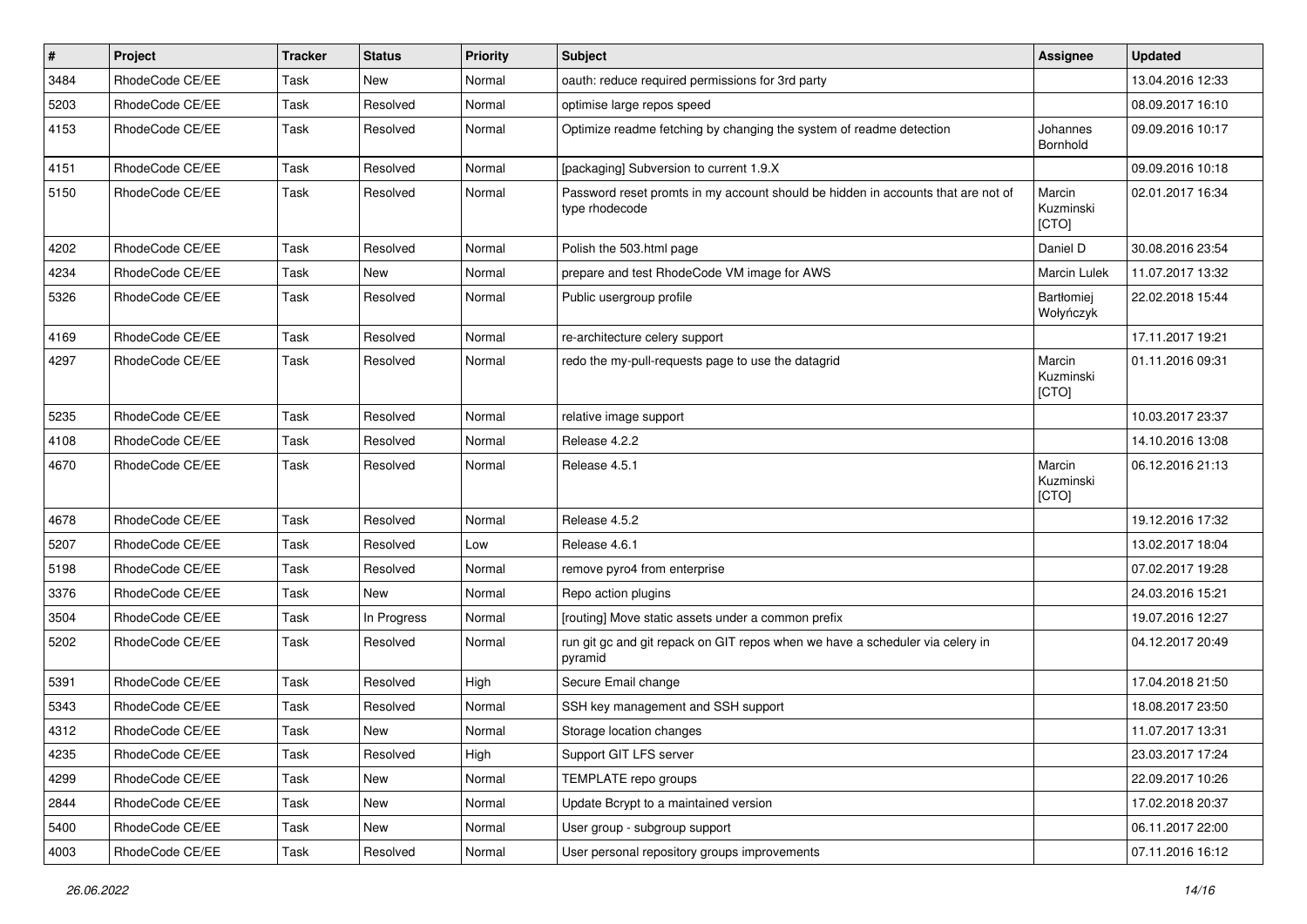| $\pmb{\#}$ | Project              | <b>Tracker</b> | <b>Status</b> | <b>Priority</b> | <b>Subject</b>                                                                                           | <b>Assignee</b>     | <b>Updated</b>   |
|------------|----------------------|----------------|---------------|-----------------|----------------------------------------------------------------------------------------------------------|---------------------|------------------|
| 4051       | RhodeCode CE/EE      | Task           | New           | Normal          | [ux, renderering] Consistent formatting on text fields.                                                  |                     | 22.09.2017 10:27 |
| 4216       | RhodeCode CE/EE      | Task           | New           | Normal          | [ux, renderers] implement consistent rendering for text fields                                           |                     | 06.09.2016 11:46 |
| 3987       | RhodeCode Appenlight | Bug            | New           | Normal          | adjust footer so it's consistent with the website footer                                                 |                     | 15.06.2016 10:20 |
| 5342       | RhodeCode Appenlight | <b>Bug</b>     | New           | Low             | Broken link [Applications Modify application]                                                            |                     | 21.06.2017 21:21 |
| 3994       | RhodeCode Appenlight | <b>Bug</b>     | <b>New</b>    | Normal          | during setup, user is given option to make admin account even if one does not exist                      |                     | 08.06.2016 12:44 |
| 3989       | RhodeCode Appenlight | Bug            | Resolved      | Normal          | even up report spacing                                                                                   |                     | 21.06.2016 18:55 |
| 3991       | RhodeCode Appenlight | Bug            | Resolved      | Normal          | report logs need upper margin                                                                            |                     | 21.06.2016 18:55 |
| 3990       | RhodeCode Appenlight | <b>Bug</b>     | New           | Normal          | some dashboard builder buttons are up against fields                                                     |                     | 07.06.2016 12:01 |
| 3986       | RhodeCode Appenlight | Bug            | New           | Normal          | table headers should be left aligned                                                                     |                     | 07.06.2016 11:53 |
| 4063       | RhodeCode Appenlight | Feature        | New           | Normal          | add option to specify custom value in dashboard select                                                   |                     | 30.06.2016 15:17 |
| 4071       | RhodeCode Appenlight | Feature        | New           | Normal          | Allow for easy out-out of assigned permissions                                                           |                     | 05.07.2016 10:14 |
| 4017       | RhodeCode Appenlight | Feature        | New           | Low             | application logos need help                                                                              |                     | 14.06.2016 11:52 |
| 4062       | RhodeCode Appenlight | Feature        | New           | Normal          | A way to see browser breakdown for an error                                                              |                     | 30.06.2016 15:16 |
| 4064       | RhodeCode Appenlight | Feature        | New           | Normal          | Create a multiple action feature for Reports and Logs lists                                              |                     | 30.06.2016 15:18 |
| 4057       | RhodeCode Appenlight | Feature        | New           | Normal          | Negation option for search filter                                                                        |                     | 30.06.2016 15:12 |
| 4056       | RhodeCode Appenlight | Feature        | New           | Normal          | Optionally allow to filter graphs per machine in dashboard                                               |                     | 30.06.2016 15:12 |
| 4060       | RhodeCode Appenlight | Feature        | New           | Normal          | Replayable requests                                                                                      |                     | 30.06.2016 15:15 |
| 4220       | RhodeCode Appenlight | Feature        | <b>New</b>    | Low             | Search params allow sorting of result.                                                                   |                     | 06.09.2016 16:33 |
| 4059       | RhodeCode Appenlight | Feature        | New           | Normal          | Server Monitoring                                                                                        |                     | 30.06.2016 15:15 |
| 4061       | RhodeCode Appenlight | Feature        | New           | Normal          | Timezone for applications                                                                                |                     | 30.06.2016 15:16 |
| 4052       | RhodeCode Appenlight | Task           | New           | Normal          | release fixes                                                                                            | <b>Marcin Lulek</b> | 29.06.2016 12:14 |
| 5153       | Documentation        | Bug            | Resolved      | Normal          | Documentation: /tmp permissions                                                                          |                     | 04.01.2017 13:02 |
| 5625       | Documentation        | Bug            | <b>New</b>    | Normal          | Feedback on RhodeCode Full-text search docs                                                              |                     | 02.07.2020 19:22 |
| 5627       | Documentation        | Bug            | New           | Normal          | Immediate re-run of rhodecode-index throws warnings on some repos (and suggests<br>rebuild from scratch) |                     | 02.07.2020 19:41 |
| 5248       | Documentation        | Bug            | <b>New</b>    | Normal          | Installation of rhodecode-tools                                                                          |                     | 16.03.2017 16:35 |
| 5439       | Documentation        | <b>Bug</b>     | New           | Low             | JIRA Integration description: Wrong sample link                                                          |                     | 14.02.2018 14:25 |
| 5551       | Documentation        | <b>Bug</b>     | New           | Normal          | Mention LargeFile and LFS in the Backup page                                                             |                     | 21.04.2019 20:58 |
| 5347       | Documentation        | <b>Bug</b>     | New           | Normal          | Post Install steps should include Apache or Nginx setup.                                                 |                     | 06.07.2017 10:23 |
| 5628       | Documentation        | Bug            | New           | Normal          | Problems with SSH Connection docs                                                                        |                     | 06.05.2022 21:14 |
| 5598       | Documentation        | <b>Bug</b>     | New           | Low             | Typo in force delete command                                                                             |                     | 19.03.2020 20:10 |
| 5348       | Documentation        | Bug            | New           | Normal          | Uninstall documentaion missing some steps                                                                |                     | 06.07.2017 10:25 |
| 687        | Documentation        | Feature        | New           | Normal          | [Integraton ]- Elastic search integration                                                                | <b>Brian Butler</b> | 01.07.2016 14:15 |